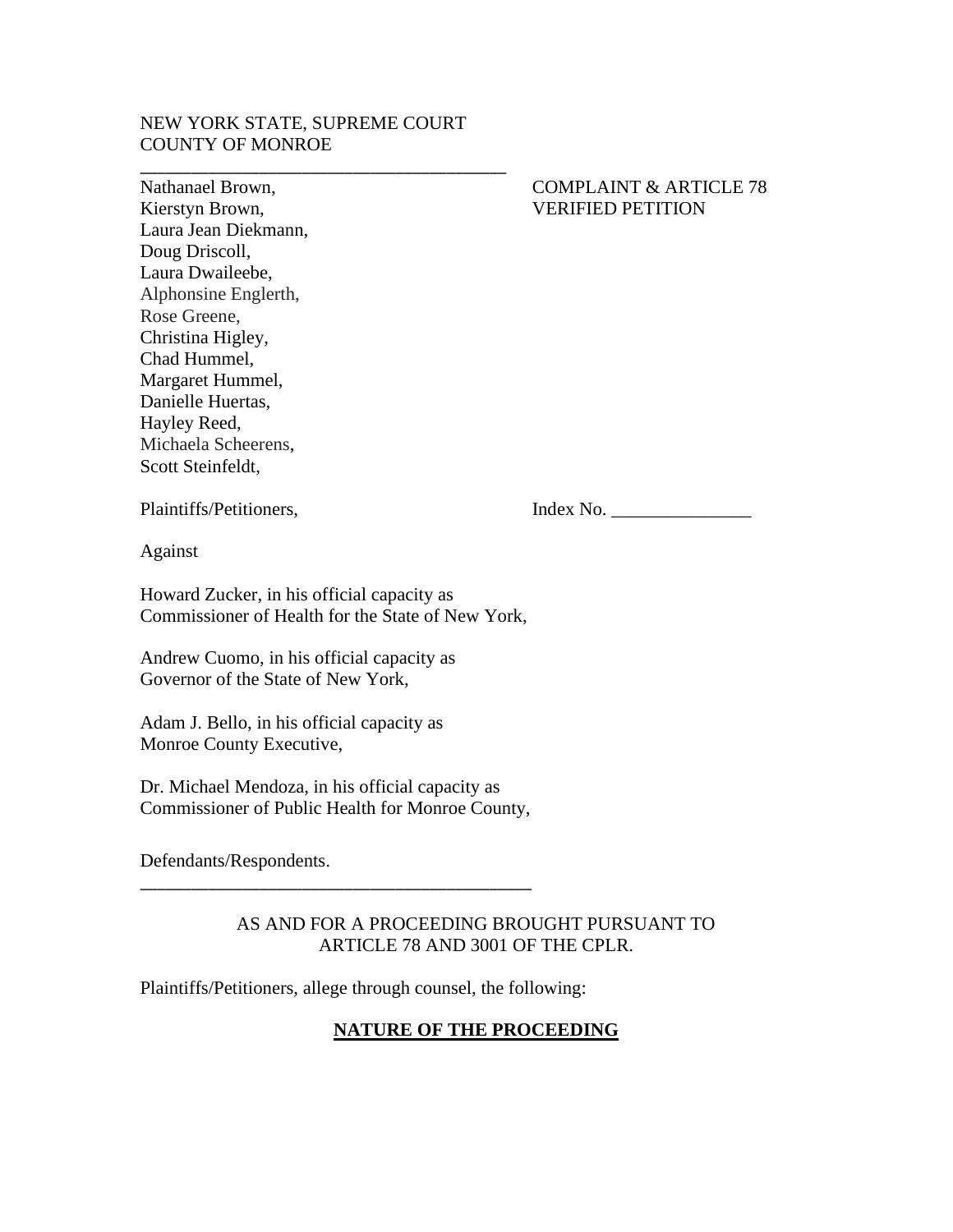1. This proceeding is brought pursuant to CPLR Articles 78 and 3001, seeking an injunction and declaratory relief, challenging as unlawful and unconstitutional, emergency measures, specifically, but not limited to as updated from time to time, executive orders 202.1, 202.3, 202.4, 202.5, 202.6, 202.7, 202.8, 202.9, 202.10, 202.11, 202.13, 202.18, 202.48, 202.49, 202.53, 202.55, 202.28, 202.29, enacted by the Defendants/Respondents in their official capacities as Governor of the State of New York, Commissioner of Health of New York State, Monroe County Executive and Monroe County Commissioner of Public Health, in response to the Covid19 pandemic.

2. Plaintiffs/Petitioners allege that the emergency measures referenced above violate the rights of assembly and free speech clauses of the First Amendment of the Constitution of the United States.

3. Plaintiffs/Petitioners allege that the emergency measures referenced above violate the government's taking and due process (being deprived of life, liberty or property, without due process of law) clauses of the Fifth Amendment of the Constitution of the United States.

4. Plaintiffs/Petitioners allege that the emergency measures referenced above violate the right of due process clause as well as the right to privacy as specifically set forth by the United States Supreme Court in the case of Roe v. Wade, 410 U.S. 113, citing the Fourteenth Amendment of the Constitution of the United States.

5. Plaintiffs/Petitioners allege that the emergency measures referenced above violate the rights of Plaintiffs/Petitioners to a plethora of medical rights including but not limited to those rights afforded by the Health Insurance Portability And Accountability Act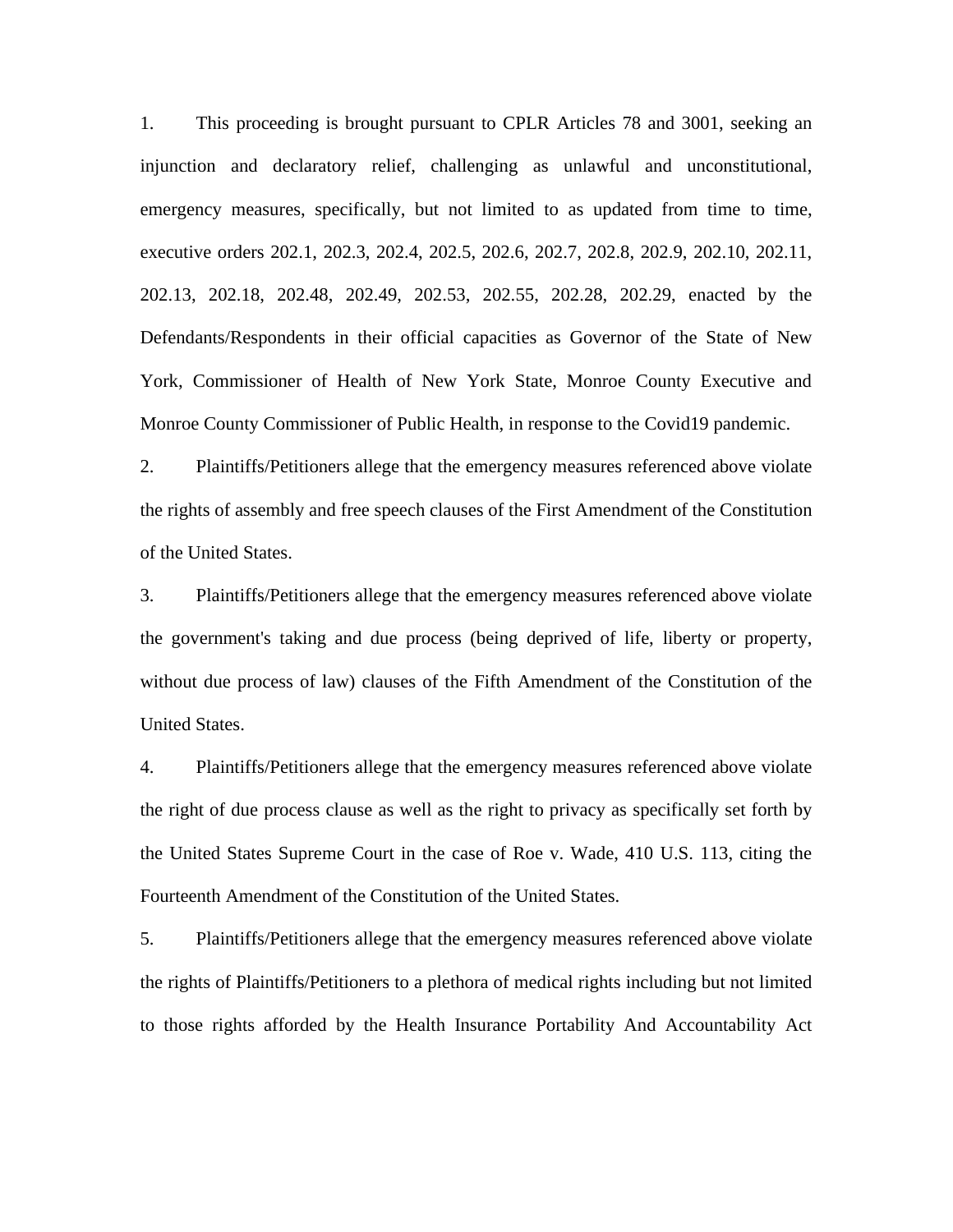(HIPAA) passed by the United States Congress at Public Law 104-191 on August 21, 1996.

#### **PARTIES**

6. Plaintiffs/Petitioners Nathanael Brown and Kierstyn Brown are residents of the Town of Perinton, County of Monroe, State of New York, and are the parents of 3 school age children in the Fairport Central School District all being subjected to and being negatively affected by the rules and mandates issued out of Albany. These guidelines and mandates from respondents that are being adopted by the local school district are limiting and restricting plaintiffs/petitioners children from full and free access to the normal and customary educational and extracurricular activities that would otherwise be enjoyed by children of New York State. This includes masking, social distancing, hybrid or online schooling, lack of social interaction, and excessive medical mandates/Covid-19 procedures being imposed upon families through the New York State. Plaintiffs, Nathanael Brown and Kierstyn Brown and their children also attend church weekly in town and have been deprived the ability to attend and assemble as they see fit due to the excessive and unnecessary mandates restricting worship in New York State.

Plaintiff/Petitioner Laura Jean Diekmann is a resident of the town of Pittsford, County of Monroe, state of New York. She's a singer/actress/choreographer who regularly performs in professional theater companies and choreographs for her local school districts. Due to the mandates and closures of theaters that have been thrust upon us by Albany she is unable to perform or choreograph at this time and thus is being denied income. Additionally she has three school-age children who are forced to follow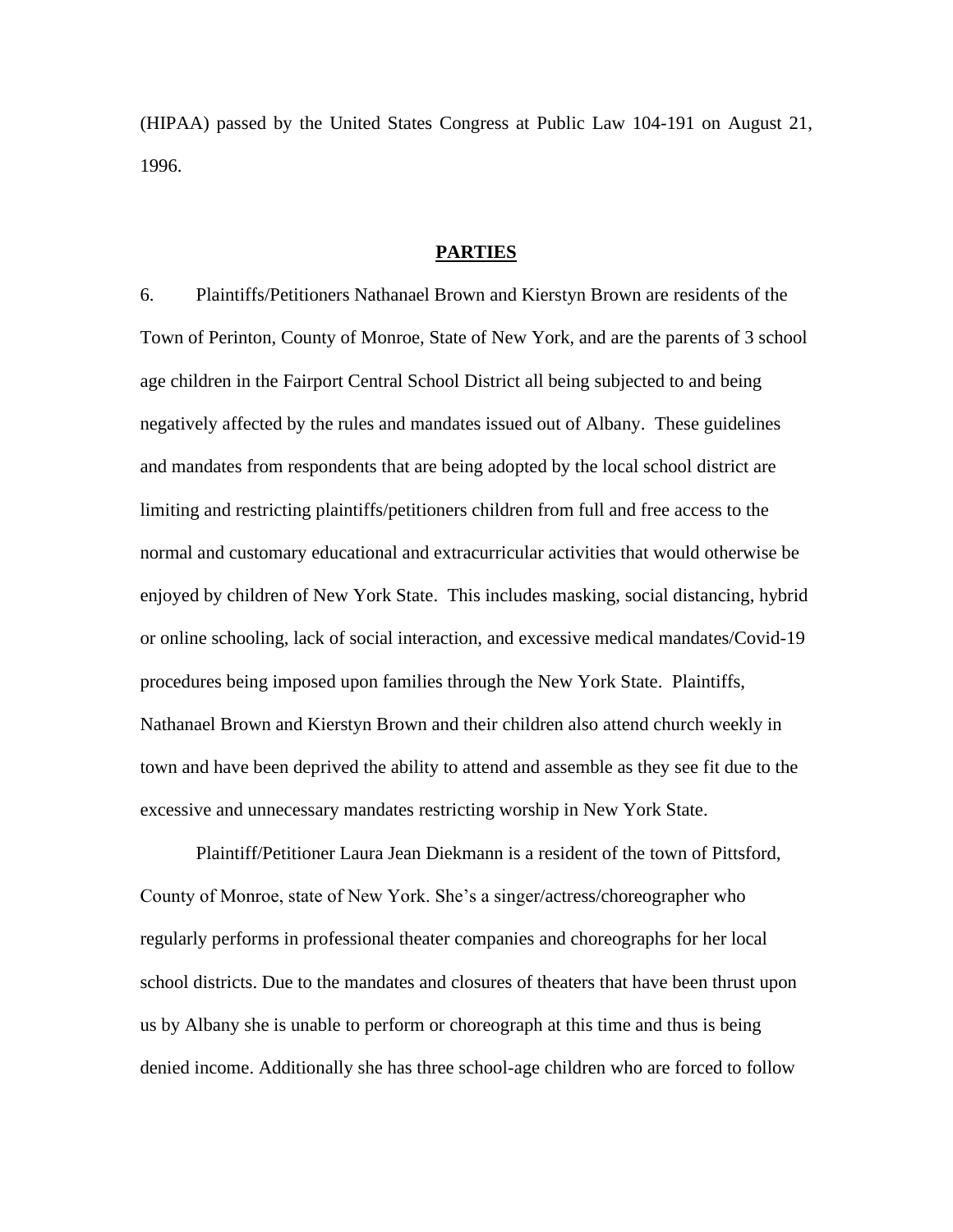all of the state mandates and are being deprived of all aspects of normalcy (due to masking, social distancing, hybrid or online schooling) and all extracurricular activities including "high risk" sports and all performing arts. Laura Jean, weekly attends church in her neighborhood and has been deprived of fellowship and gathering due to the church closures and current draconian mandates out of Albany.

Plaintiff/Petitioner Doug Driscoll is a resident of the Town of Perinton, County of Monroe, State of New York, and is the parent of 6 school-age children in the Fairport Central School District. Two of plaintiff's children have special needs and four children have Individualized Educational Plans (IEP)s and have not been receiving services due to the rules and mandates issued by the State of New York. These guidelines and mandates from the respondents that are being adopted by the local school district is limiting and restricting plaintiff's children from full and free access to the normal and customary educational and extracurricular activities that would otherwise be enjoyed by children of New York State. Denial of academic interventions for their special education needs is causing a lack of meaningful progress, and even regression, due to the excessive medical mandates/Covid-19 procedures imposed upon families in New York State. Doug and his children also attend church in their town and have been deprived of fellowship and gathering due to church closures, excessive and unnecessary mandates restricting worship in New York State.

Plaintiff/Petitioner Laura Dwaileebe is a resident of the Town of Webster, County of Monroe, State of New York, and is the parent of 2 school age children attending public elementary schools within the Webster Central School District who are subjected to and negatively impacted by the rules and mandates issued by respondents pertaining to school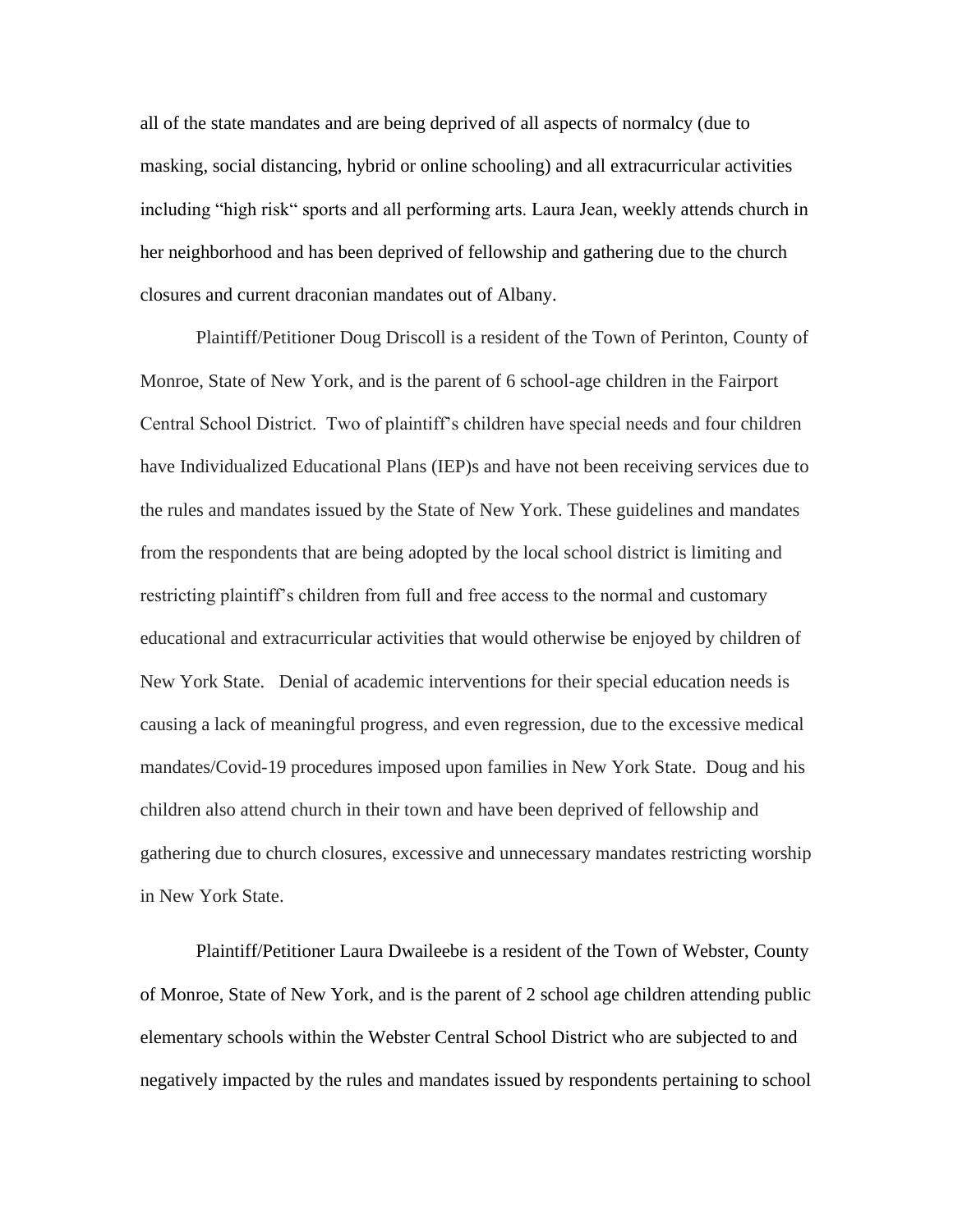reopening. These guidelines and mandates from respondent that are being adopted by the local school district are limiting and restricting plaintiffs/petitioners children from full and free access to the normal and customary educational and extracurricular activities including sports that would otherwise be enjoyed by children of New York State. This includes masking, social distancing, hybrid or online schooling, and excessive medical mandates/Covid-19 procedures being imposed upon families against their will. Plaintiff has incurred significant income loss due to taking a part-time position and reduced hours of employment to be able to accommodate the new hybrid school schedules, which requires plaintiff to be at home.

Plaintiff/Petitioner Alphonsine Englerth is a resident of the Town of Penfield, County of Monroe, State of New York, and is a parent of 2 school-age children in both the Webster Central School District and Rochester City School District both being subjected to and negatively affected by the rules and mandates issued by the State of New York. These guidelines and mandates from the respondents that are being adopted by the local school district is limiting and restricting plaintiff's children from full and free access to the normal and customary educational and extracurricular activities that would otherwise be enjoyed by children of New York State. This includes masking, social distancing, loss of extracurricular activities like sports and performing, and denial of academic interventions for their special education needs causing a lack of meaningful progress and regression due to the excessive medical mandates/Covid-19 procedures imposed upon families in New York State. Plaintiff, Alphonsine Englerth, is also a business owner whose businesses are subject to the mandates and various executive orders of the respondents. Due to the excessive executive orders and mandates by the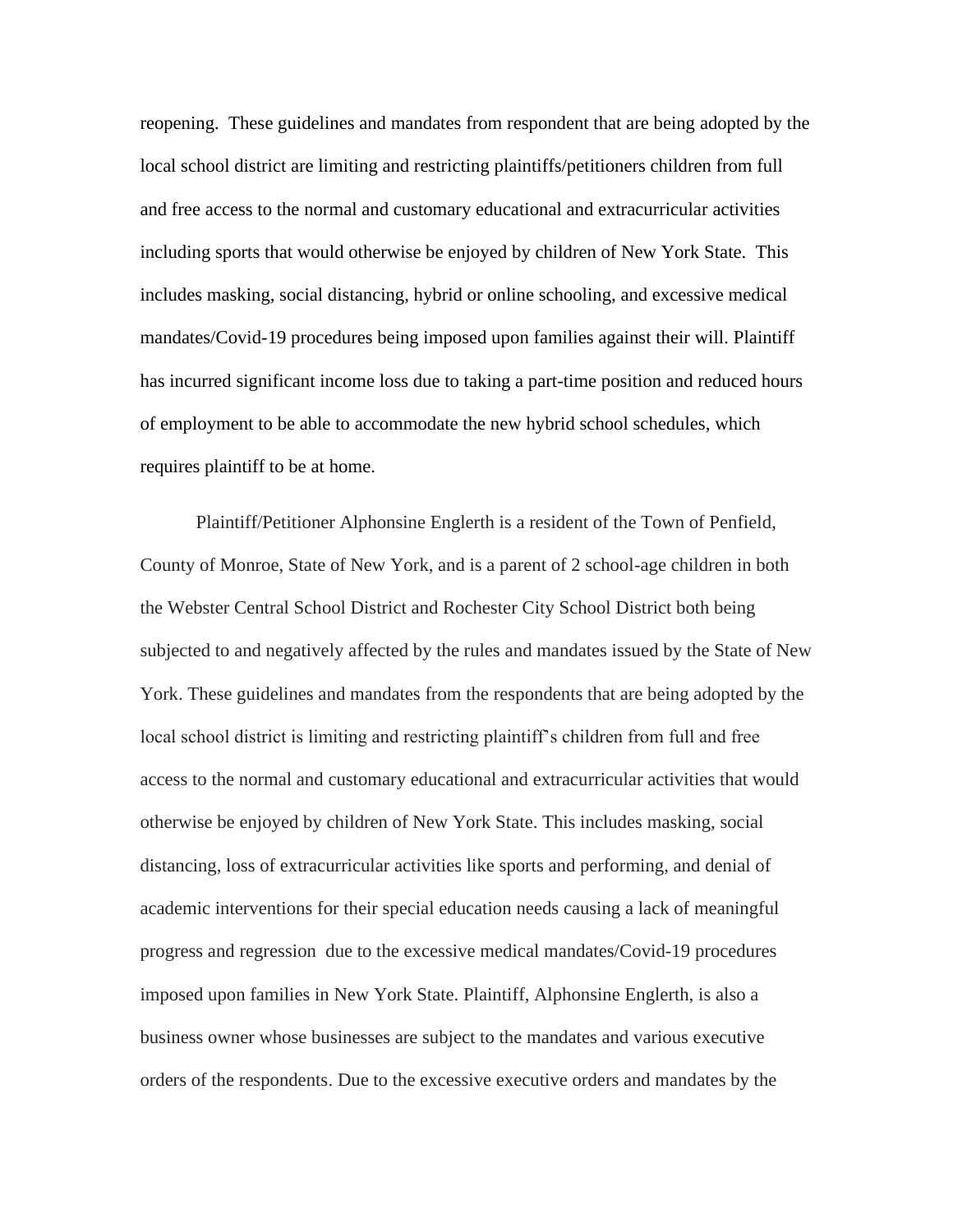respondents, Plaintiff Alphosnine Englerth has been unable to operate her business or work with clients as she had been accustomed to successfully doing pre-COVID-19 and has suffered significant income loss. Alphonsine Englerth is a travel agency owner in Monroe County, New York and the draconian measures have significantly affected the travel industry, which she has worked in for over 15 years with the new measures created by the respondents. Alphonsine and her children attend church in their town and have been deprived of fellowship and gathering due to church closures, excessive and unnecessary mandates restricting worship in New York State.

Plaintiff/Petitioner Rose Greene is a resident of the Town of Pittsford, County of Monroe, State of New York, and operates a business and is a landlord who has been significantly impacted by the Covid-19 shutdowns and New York State mandates/guidelines. Plaintiff's business is a health club/gym. It officially closed on March 16, 2020 and was unable to hold any group exercise classes in person until August 24, 2020. Plaintiff/Petitioner lost income for almost six months due to the lockdowns. Once the business opened, Plaintiff/Petitioner was limited to a 33% capacity again significantly reducing the amount of people allowed to participate in classes and effecting income. Masks have to be worn at the plaintiff/petitioner's business 100% of the time which has deterred 40% of their customers from having memberships.

Plaintiff/Petitioner is also a landlord. Due to 50% of tenants working in the service industry, many were forced into unemployment and did not receive unemployment for weeks making them unable to pay their rent. Rent for these tenants fell way behind and most are still playing catch up on their rent and do not pay on time or are months behind.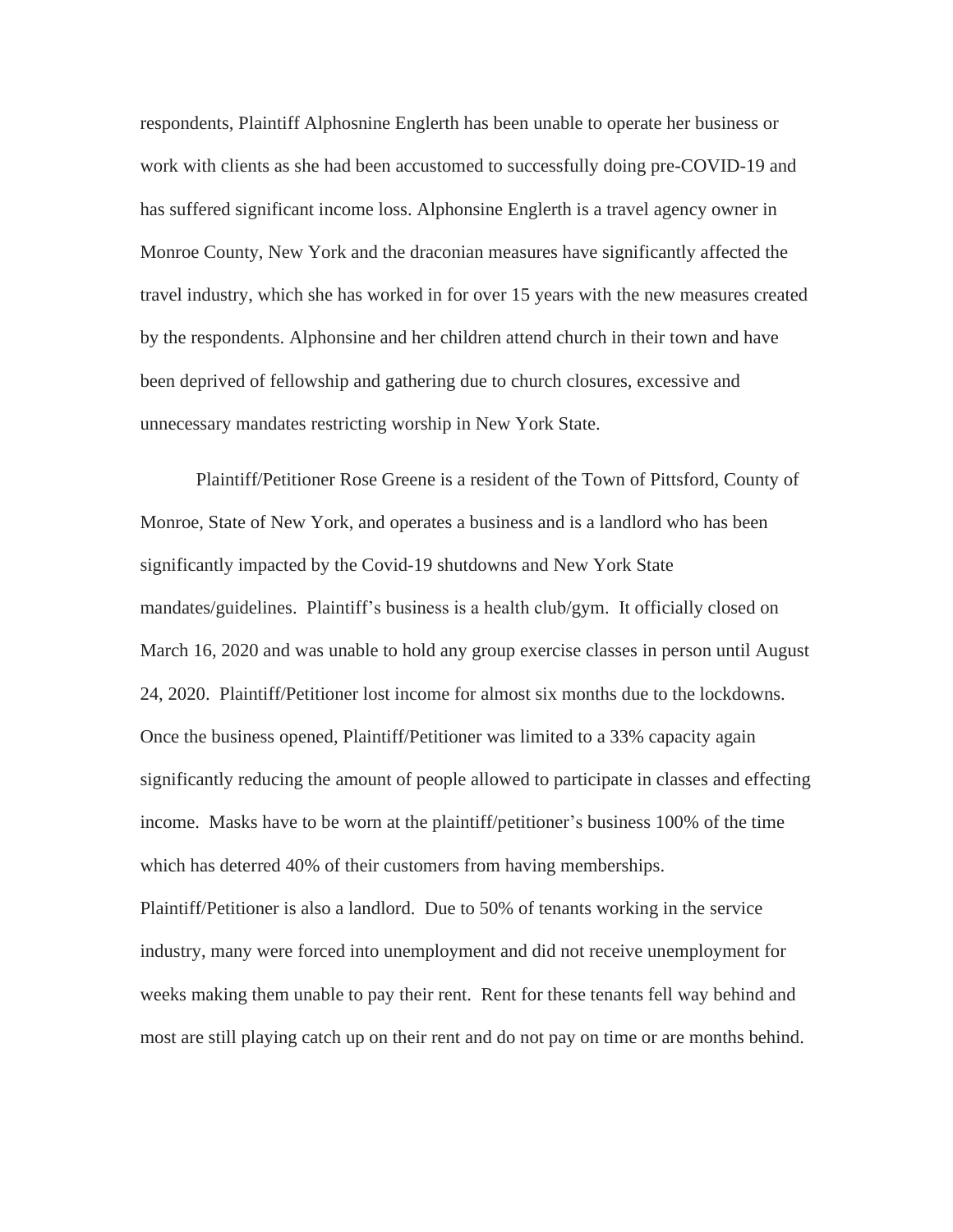Due to the new regulations put in place by the State of New York, plaintiff/petitioner has no legal recourse at this time to collect rent.

Plaintiff/Petitioner Christina Higley is a resident of the Town of Penfield, County of Monroe, State of New York, and is the parent of 3 school age children in the Webster Central School District all being subjected to and negatively affected by the rules and mandates issued by the State of New York. These guidelines and mandates from respondents that are being adopted by the local school district are limiting and restricting plaintiff/petitioner's children from full and free access to the normal and customary educational and extracurricular/sports activities that would otherwise be enjoyed by children of New York State. This includes masking, social distancing, hybrid or online schooling, and excessive medical mandates/Covid-19 procedures being imposed upon families in New York State. Plaintiff, Christina Higley, is also a business owner whose businesses are subject to the mandates and various executive orders of the respondents. Due to the excessive executive orders and mandates by respondent, Plaintiff Christina Higley has been unable to operate her business or work with clients as she had been accustomed to successfully doing pre Covid-19 and has suffered significant income loss. Plaintiff Christina Higley is also a college adjunct professor at numerous colleges in New York State where the draconian measures have significantly impacted the colleges she teaches at and enrollment in courses with the new measures created by respondents. Plaintiff, Christina Higley and her children also attend church weekly in their town and have been deprived of fellowship and gathering due to the church closures and excessive and unnecessary mandates restricting worship in New York State.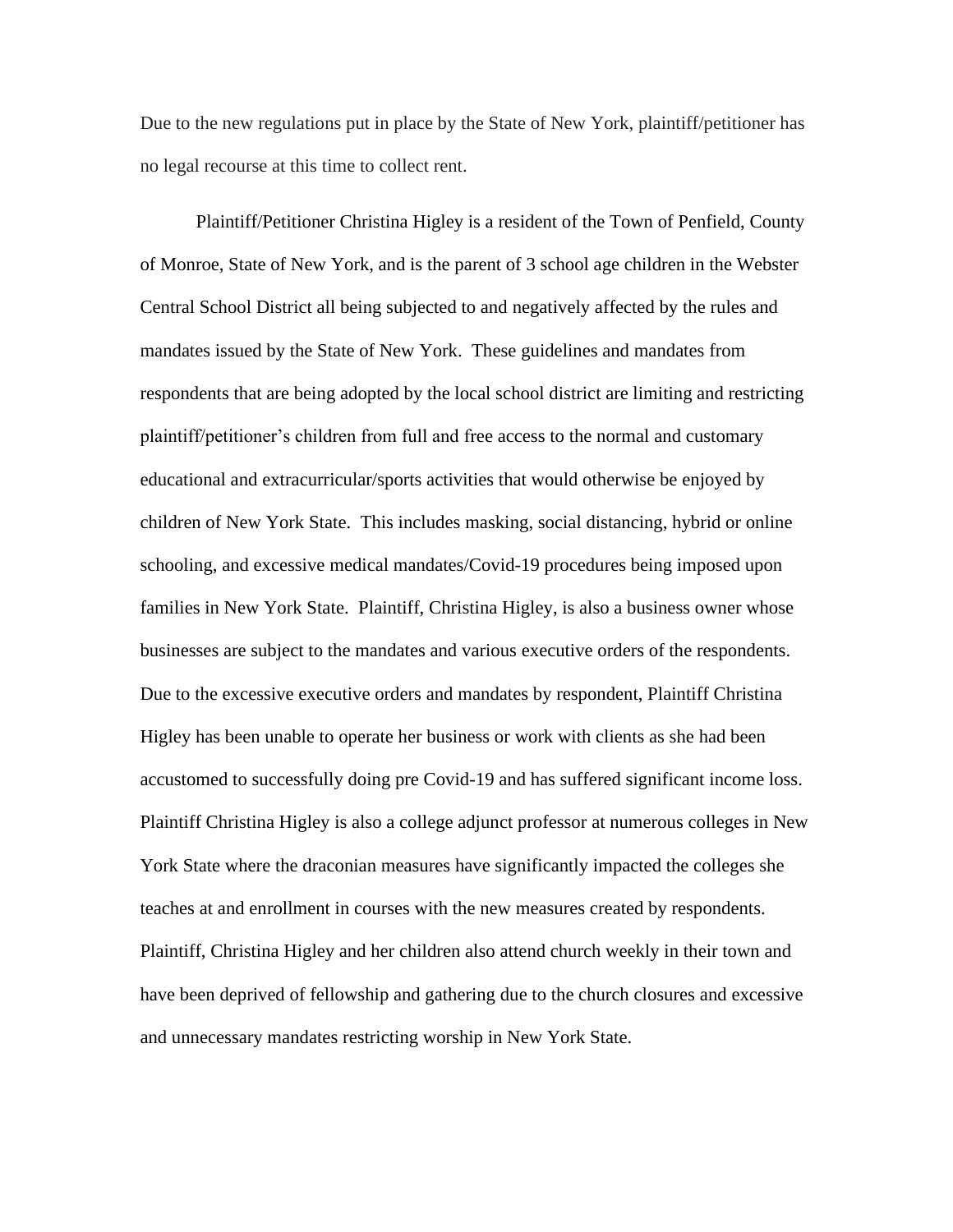Plaintiffs/Petitioners Chad Hummel and Margaret Hummel are residents of the Town of Irondequoit, County of Monroe, State of New York, and are the parents of 4 school age children in the East Irondequoit School District, who are all subject to the rules and mandates issued out of Albany that are being adopted by the local school district and that are limiting and restricting their full and free access to the normal and customary educational and extracurricular activities that would otherwise be enjoyed; Plaintiff, Chad Hummel, is also a business owner whose businesses are subject to the mandates and various executive orders of the Respondents. Plaintiff, Chad Hummel, is also a licensed and practicing attorney in the State of New York and maintains his law office at 530 Titus Avenue, Rochester, New York; and due to various executive orders, mandates, dictates and other 'policy' and 'procedural' changes to the administration of the laws of the State, he has been unable to effectively represent his clients. Plaintiffs, Chad Hummel and Margaret Hummel are the parents of a child who, but for arbitrary and capricious regulations being foisted upon our houses of worship, was prepared to participate in the holy sacrament of Confirmation in the Catholic Church. The rules that the Church felt compelled to obey as dictated by Respondents, rendered the sacrament and the ceremony so devoid of its holy nature that the Plaintiffs/Petitioners were unable to participate in the sacrament at this time; Plaintiff, Margaret Hummel, is a teacher and a special education coordinator in Rochester, New York, and has been instructed on the vast number of regulations that she is required to follow in order to teach. These regulations are so restrictive, including mask wearing at all times, social distancing at all times, no recess, no singing, virtually no customary peer to peer and peer to teacher interaction, that they effectively render conventional special education a nullity.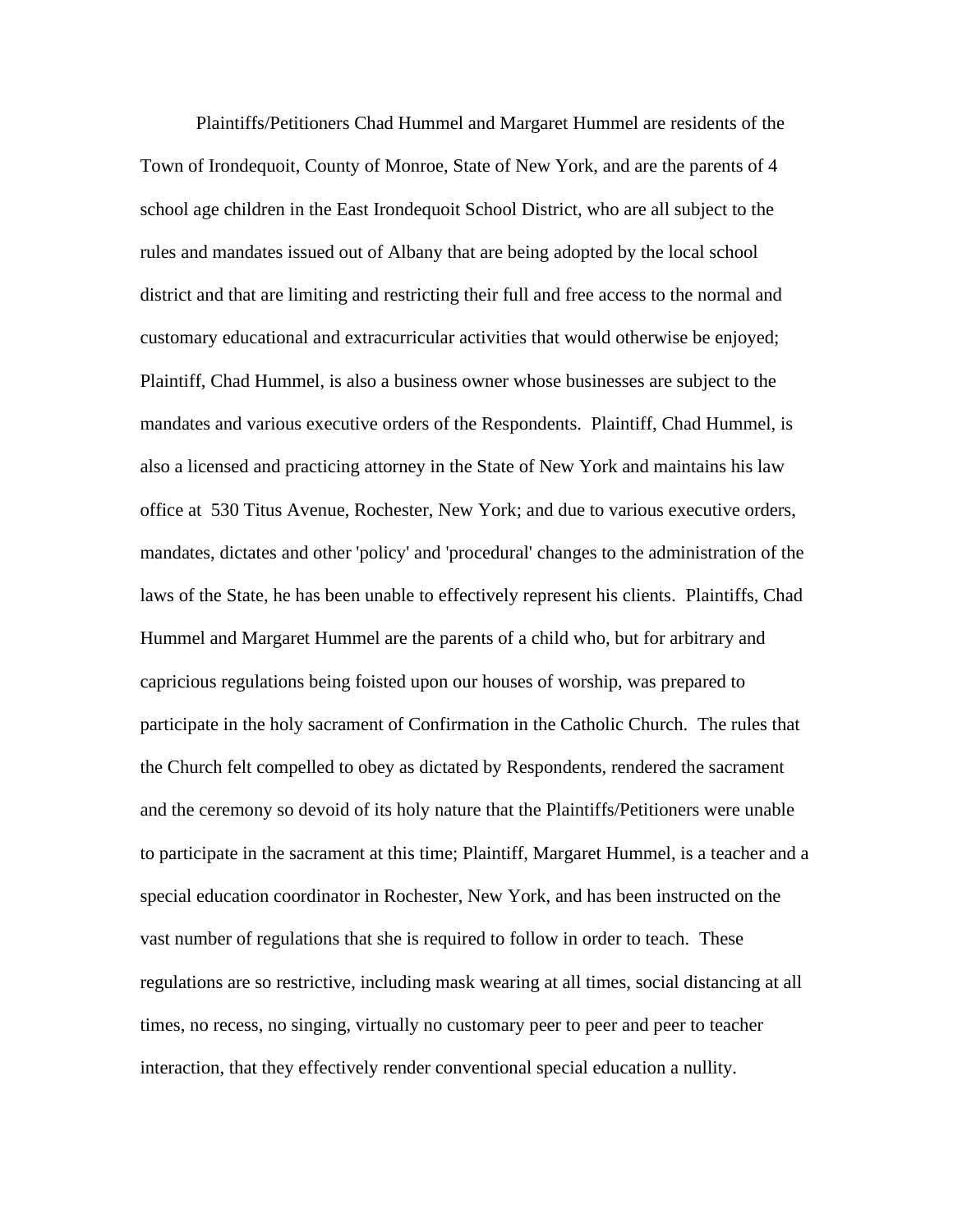Plaintiff/Petitioner Danielle Huertas is a resident of the Town of Irondequoit, County of Monroe, and State of New York. She is a disabled, single parent that works full-time as an essential full-time employee at an independent 55 and older senior community. Plaintiff/Petitioner has a child who was enrolled at East Irondequoit Central School District. Since the beginning of the school year, plaintiff/petitioner has removed child from school to homeschool being the child's educational needs were not being met due to the district hybrid learning model and the state's guidelines restricting access to an acceptable education. Plaintiff has another child who attends McQuaid Jesuit High School, a private high school in Monroe County. Both children are involved in numerous activities including Scouts of America, sports, etc. The excessive mandates and guidelines placed on both public and private schools has deprived plaintiff's children of all aspects of normalcy both in school and through extracurricular activities. Plaintiff/Petitioner as a disabled person counts on LA Fitness, Hot Yoga LLC and other therapies in order to maintain her chronic disease and has been denied access to these services through New York State business closures as a result of Covid19 mandates.

Plaintiff/Petitioner Hayley Reed is a resident of the Village of Fairport, County of Monroe, State of New York, and a single, full-time, working parent of 2 school age children that attend public elementary schools within the Fairport Central School District, who have been emotionally, mentally and physically impaired due to the rules and regulations imposed by the state including social distancing, restriction of extracurricular activities and masking policies. Plaintiff, Hayley Reed, is a single parent of a child who has a severe speech impediment who has not received any specialized care since schools were closed in March and the child has regressed due to school closures. Current school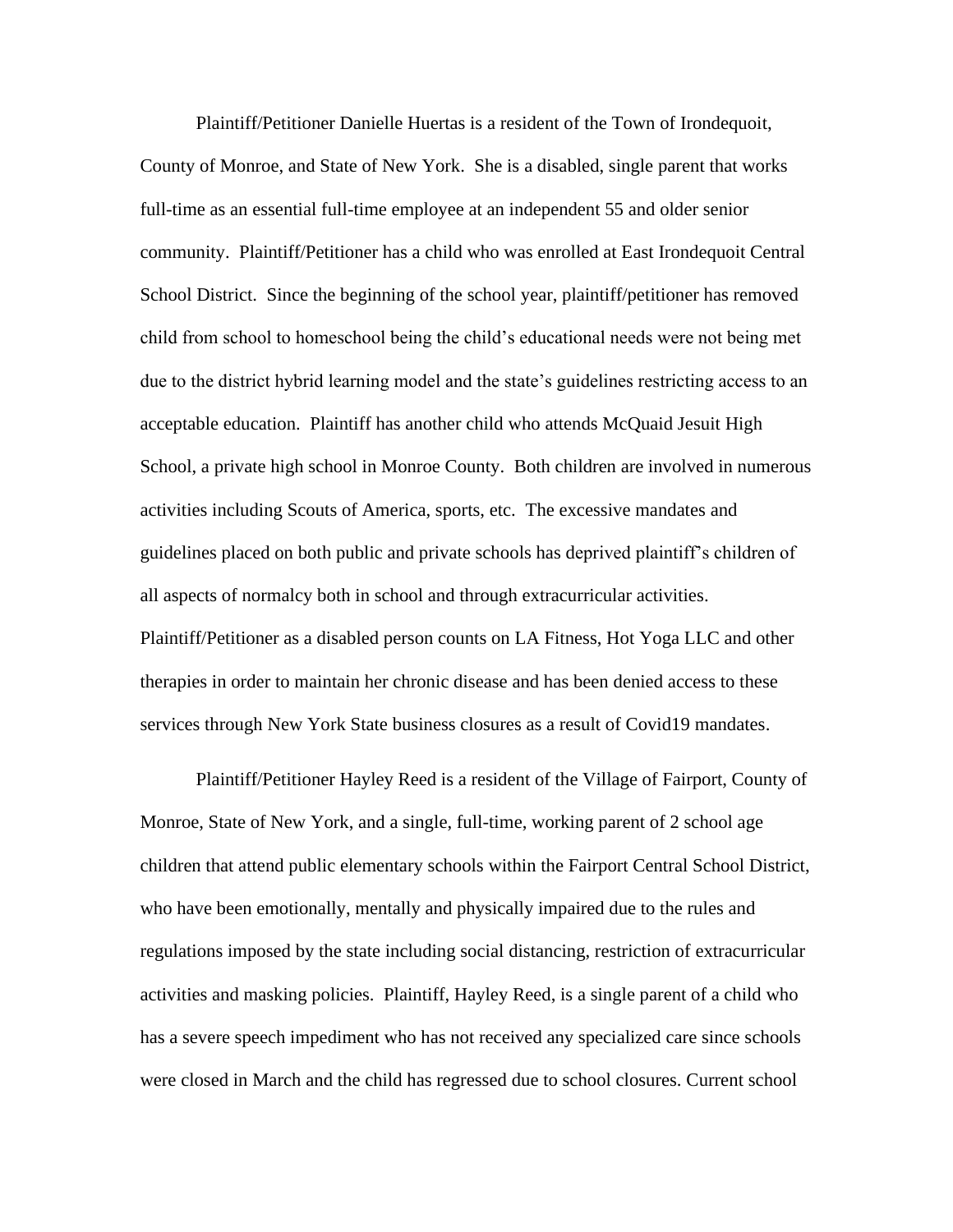policies include masking at all times in addition to social distancing. These draconian regulations do not allow children with speech disabilities to see teacher's mouths. Masking, specifically, does not allow for children to practice forming words correctly, see tongue placement, or mimic phonetics due to facial hindrance. Children with speech impediments require in-person instruction. Plaintiff, Hayley Reed, is a single, working parent of 2 school age children who now has to pay significant money per month for her children to receive an appropriate and legally required education.

Plaintiff/Petitioner Michaela Scheerens is a resident of the Town of Perinton, County of Monroe, State of New York, and is the parent of one school-age child in the Fairport Central School District being subjected to and negatively affected by the rules and mandates issued by the State of New York. These guidelines and mandates from the respondents that are being adopted by the local school district is limiting and restricting plaintiff's child from full and free access to the normal and customary educational and extracurricular activities that would otherwise be enjoyed by children of New York State. This includes masking, social distancing, loss of extracurricular activities all of which causing a lack of meaningful progress and regression due to the excessive medical mandates/Covid-19 procedures imposed upon families in New York State. Michaela and her child attend church in their town and have been deprived of fellowship and gathering due to church closures, excessive, and unnecessary mandates restricting worship in New York State as well.

Plaintiff Scott Steinfeldt is a resident of the Town of Webster, County of Monroe, State of New York and is the parent of one special needs child. Pre-Covid, plaintiff's son was doing very well with school, sports, and development of age-appropriate social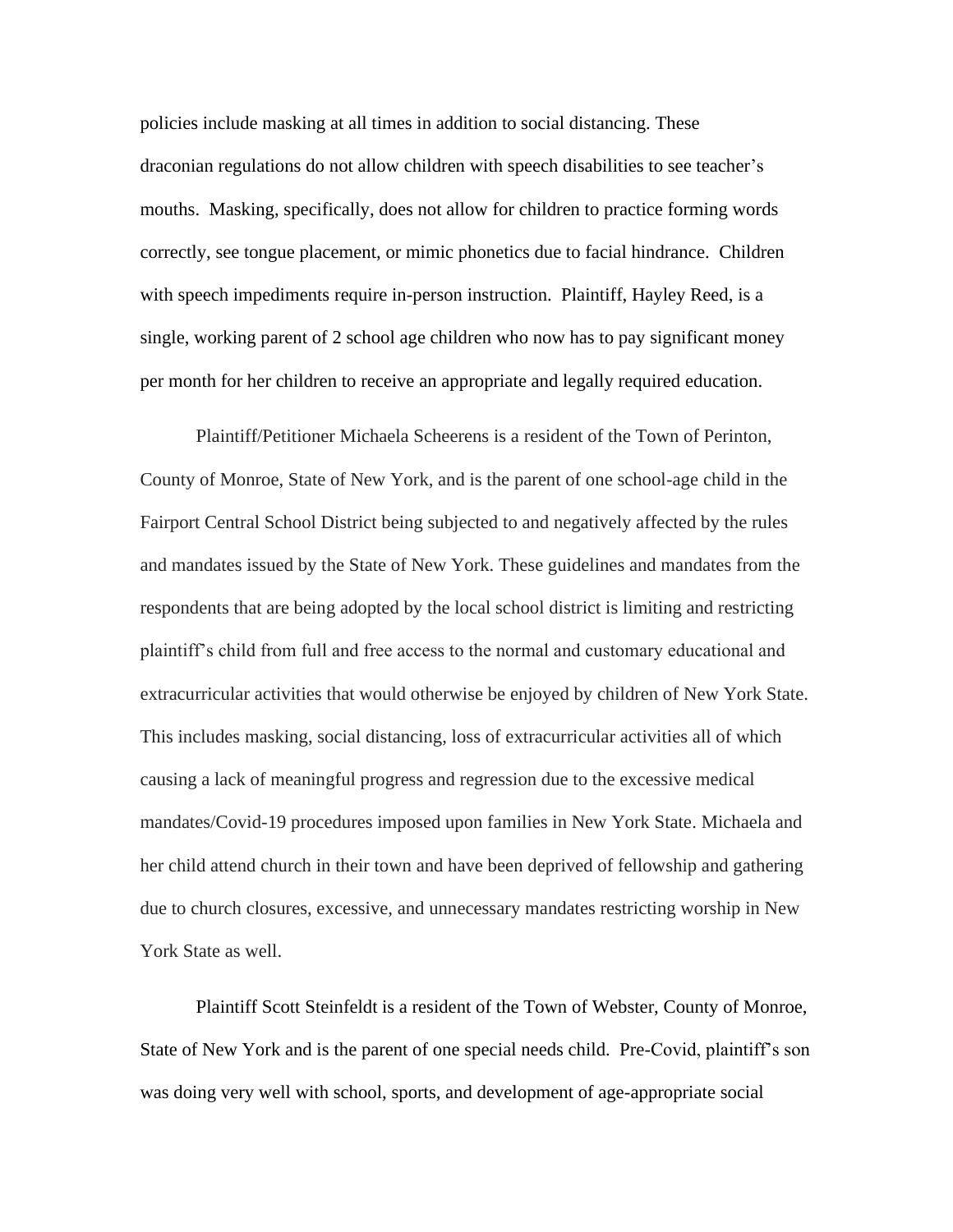skills. Since being subjected to the rules and mandates issued out of Albany regarding the reopening of schools, plaintiff has seen a significant decline in his son educationally, socially, and emotionally. These guidelines and mandates from respondents that are being adopted by the local school district are limiting and restricting to plaintiff's child and is inhibiting the child from full and free access to the normal and customary educational and extracurricular activities that would otherwise be enjoyed by children of New York State. This includes masking, social distancing, hybrid or online schooling, and excessive medical mandates/Covid-19 procedures being imposed upon families of New York State by school districts.

7. Defendant/Respondent, Andrew Cuomo, is the Governor of the State of New York, Defendant/Respondent, Howard Zucker, is the Commissioner of Health of the State of New York, Defendant/Respondent Adam Bello is the Monroe County Executive and Defendant/Respondent Michael Mendoza, M.D., is the Commissioner of Health of Monroe County.

#### **JURISDICTION**

8. This Court has jurisdiction pursuant to CPLR Article 78 to review the challenged actions of the NYS Governor and Commissioner of Health as well as the Monroe County Executive and Commissioner of Health and to strike down the emergency measures enacted as violative of state and federal law, and this Court has the authority pursuant to Article 3001 of the CPLR to permanently enjoin the emergency measures, upon a showing of constitutional violations and irreparable harm to Plaintiffs/Petitioners.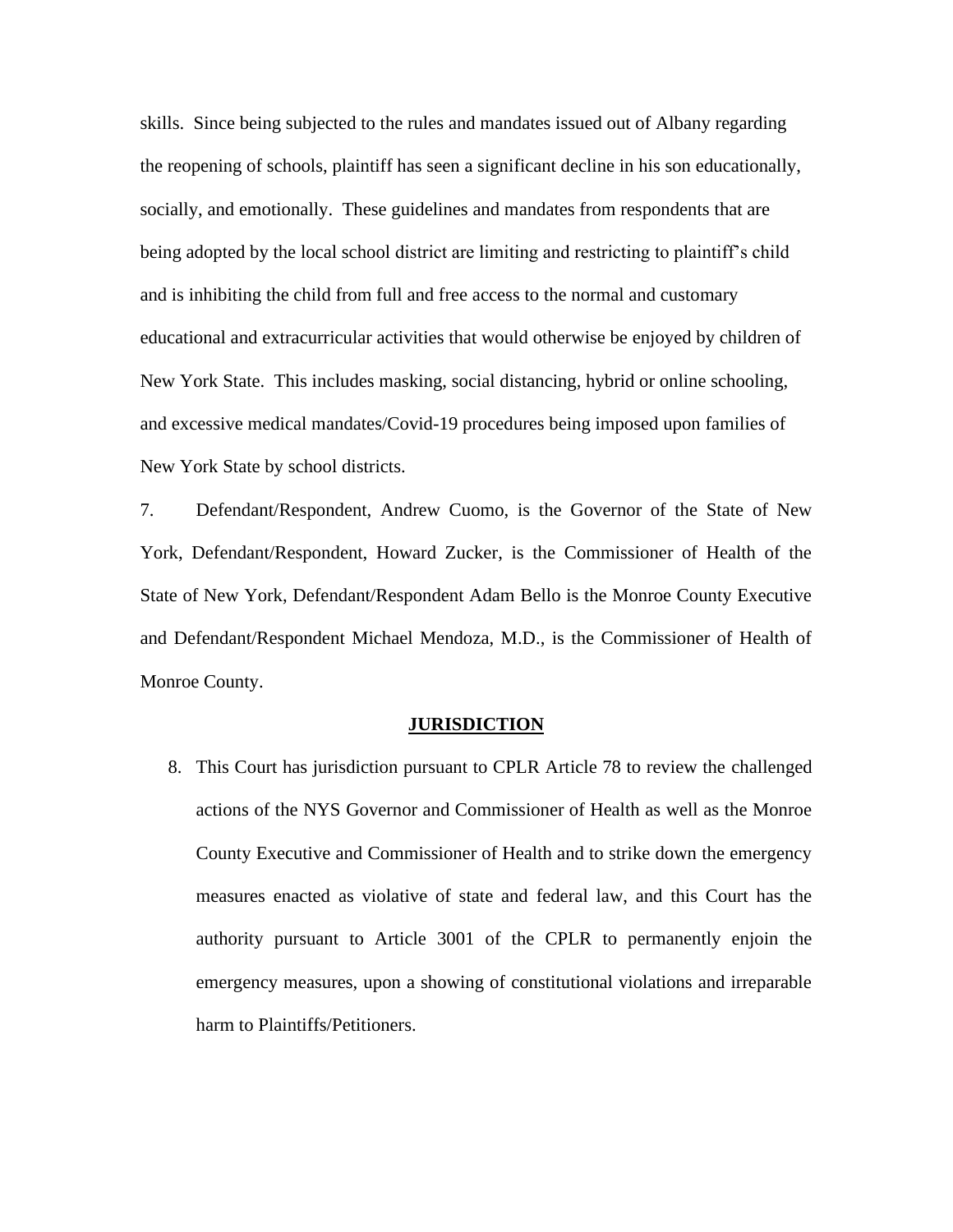#### **ALLEGATIONS**

9. In the early months of 2020, the Center for Disease Control ("CDC") identified cases of a virus, Covid19, that were a threat to the citizens of the United States.

10. Within short weeks, governing leaders started to act to protect the public and, with input from the Center for Disease Control, took action to shut down public life in an unprecedented way for The People of the United States.

11. Initially, in New York State, The People were told that the reason they were being ordered to stay home and not convene at work, restaurants, theaters, beauty salons, stores and churches was to protect Us from the threat of Covid19.

12. The People were warned about the threat of the Covid19 virus and advised that the reason they were being ordered not to convene for a "short period of time" was to "flatten the curve" of those who would contract the virus and limit the populations of those needing and seeking help from hospitals so that hospitals would not be overwhelmed by those affected with the virus.

13. The public was warned that failure to comply with taking drastic measures to protect the public health would lead to the deaths of over two million Americans. Quarantines and lock downs would reduce the number to one million dead Americans, according to UK advisor Professor Neil Ferguson. Ferguson resigned his position as advisor to the prime Minister Boris Johnson on May 6, 2020, having been caught breaking his own social distancing rules. See *Exhibit A: Imperial College London dated 17 March 2020.* Being rational citizens, The People took this advice seriously and took drastic measures to reduce risks by staying home and exercising social distancing.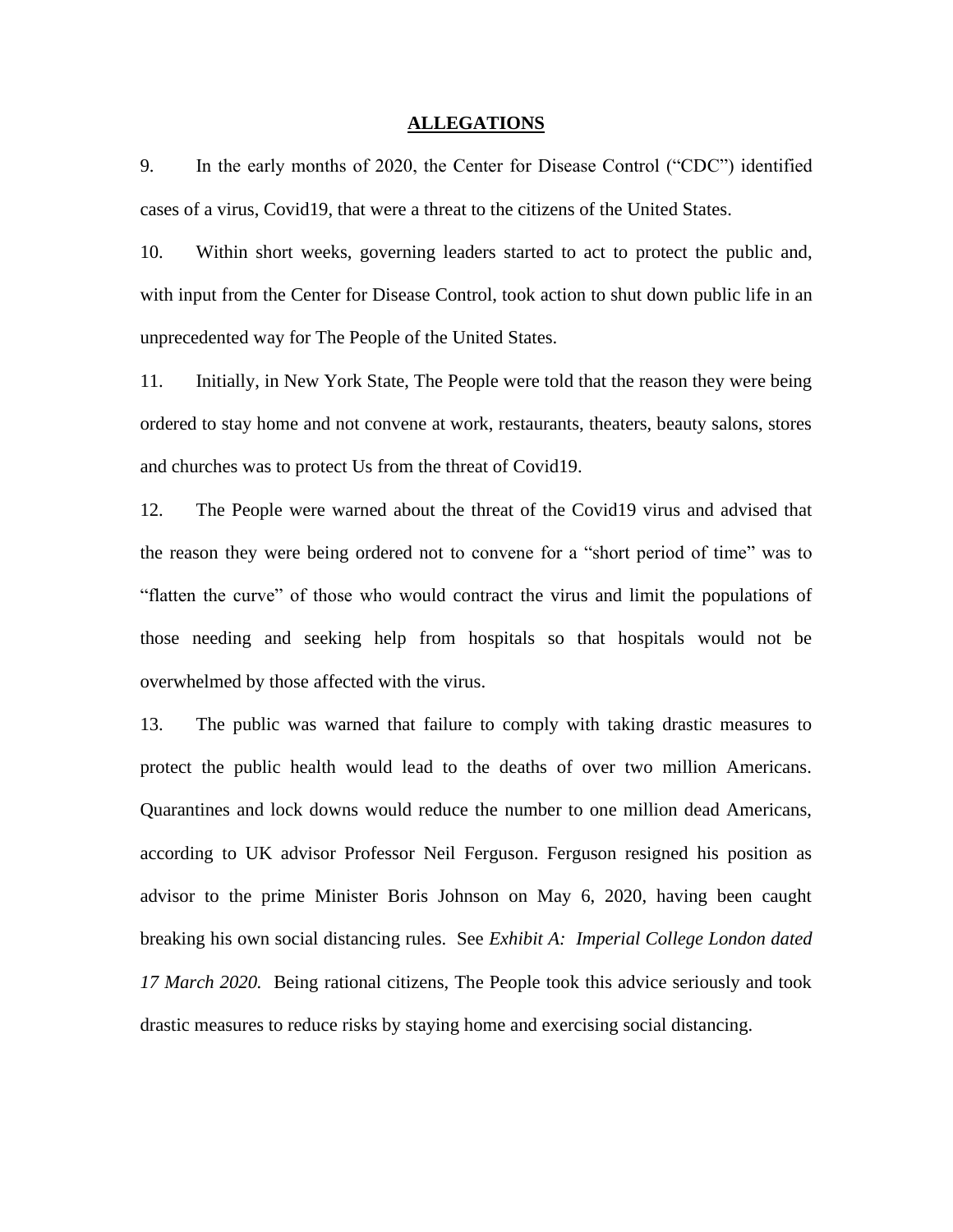14. While finding it annoying and economically damaging, The People followed the directives of governing leaders and shuttered their businesses and schools and ceased convening in public in a combined effort to curtail Covid19 and defeat the virus that threatened the public health.

15. In the weeks that followed, Downstate New York became the new epicenter of the Covid19 crisis as residents of New York City started to contract the virus in large numbers.

16. Andrew Cuomo, the governor of New York State, shut down the operations of the entire State excepting certain "essential" services to include a few areas he deemed essential to human life until such time as the crisis could be averted.

17. Just weeks into the "crisis", in Downstate New York, the death rate began to steadily decline approaching the current very low levels which have now persisted for months. In Upstate New York, death rates never approached the levels initially feared, and yet they too have decreased dramatically and have remained low for months. Hospitals cancelled elective procedures at the time under State order to be able to handle the feared case loads of those infected with the virus. In Upstate New York massive caseloads never occurred. As a result, hospitals were left in severe financial trouble due to prolonged loss of income caused by following the State Covid19 directives.

18. Death rates from Covid19 were manipulated by hospitals which were being encouraged with financial incentives by government leaders. The numbers of those being counted as dying *from* Covid19 were made to include numerous patients *with* Covid19 who died by other causes. Additionally, the government ceased to track the number of deaths from other illnesses and viruses; likely, the number of those listed as dying *from*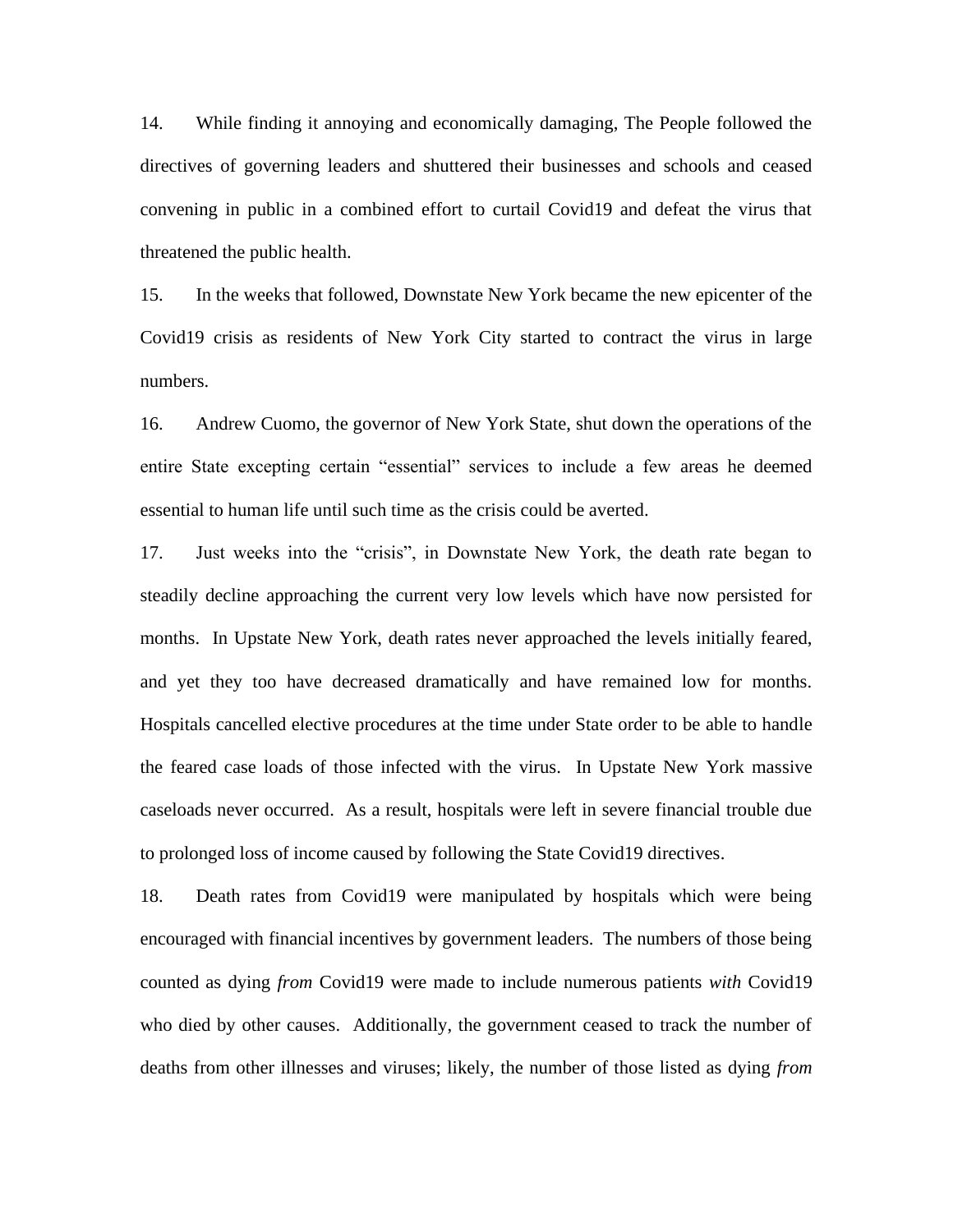Covid19 was further inflated by this. *Exhibit B: Pneumonia and Influenza Mortality Surveillance from the National Center for Health Statistics Mortality Surveillance System 2019-2020 data.*

19. According to Dr. Birx, Covid19 advisor to the White House, the CDC has used a "liberal accounting" of Covid19 deaths, there being no distinction of dying *with* Covid19 or dying *from* Covid19. By contrast, the Chinese medical scientists quickly realized Antigen/PCR tests were not valid. Due to this finding the CCP required a CT scan or MRI of the lungs and two (2) positive Antigen/PCR tests before making a positive Covid19 case.This further illustrates the extent to which the death count from Covid19 in New York State and the United States has been exaggerated. *Exhibit C: Dr. Birx: Real Clear Politics dated April 8, 2020 and Exhibit D: National Vital Statistics System, Covid19 Alert No. 2, dated March 24, 2020.*

20. In fact, the hospitals were never overwhelmed by a population of those suffering from Covid19, and hospitals have struggled financially due to lost income when they were not allowed to continue providing elective procedures.

21. In fact, the "curve" was flattened as the number of those dying of Covid19 plummeted in number. As a result, policy makers stopped reporting the mortality rates and instead started to report "new cases" as the number of those who contracted the virus, regardless of how mild the cases might be. For the past several months, given extremely stable low death rates in New York State, the Defendants have aggressively publicized any new cases, regardless of number or severity, in defense of perpetuating their draconian measures. In numerous instances, one or two cases have been sufficient to shut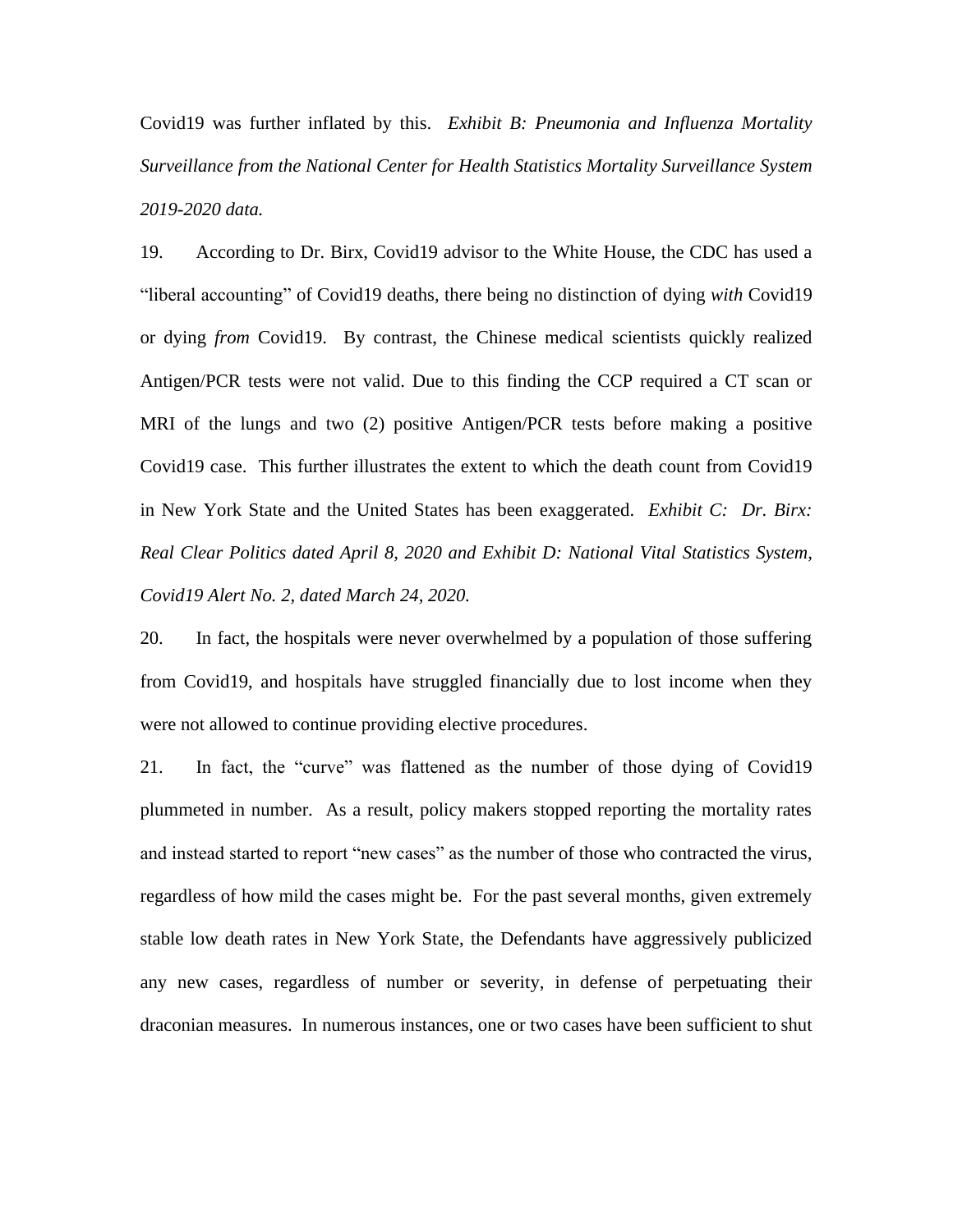down entire schools, houses of worship, businesses, theaters, sports stadiums and entire communities.

22. In fact, of the approximately 200,000 deaths in the US, only 6% had Covid19 as the only cause mentioned. 94% of Covid19 victims had an average of 2.6 comorbidities. Rational minds would conclude that the death rate from Covid19 has been significantly exaggerated. *Exhibit E: Center for Disease Control and Prevention Weekly Updates by Demographic and Geographic Characteristics dated August 19, 2020.*

23. Governing leaders, faced with the extent to which they had overstated the effects of Covid19, and being unwilling to admit they were wrong, changed the rhetoric about the virus and increased the restrictions on business, education and public life in an effort to "protect" The People. Schools, colleges and universities, performance halls, food establishments, sports stadiums, churches and even the Courts were kept closed. Landlords remain restricted from attempting to evict tenants, for any reason. The public remains forced to wear masks or risk being arrested. Businesses and restaurants remain forced to operate long term at levels that are not financially feasible.

24. In the meantime, while the masses obeyed the government directive to "maintain a distance of 6 feet apart or wear a mask" in order to prevent the spread of Covid19, many of those constituting The People refused to be muzzled by the government - time has borne out that The People got it right again.

25. The mortality rate for children, young adults and those up to forty-five years of age is mathematically nearly zero (0) percent, for those forty-five to seventy years is anywhere from .05 to .3 of a percentage point, and only for those over 70 years of age of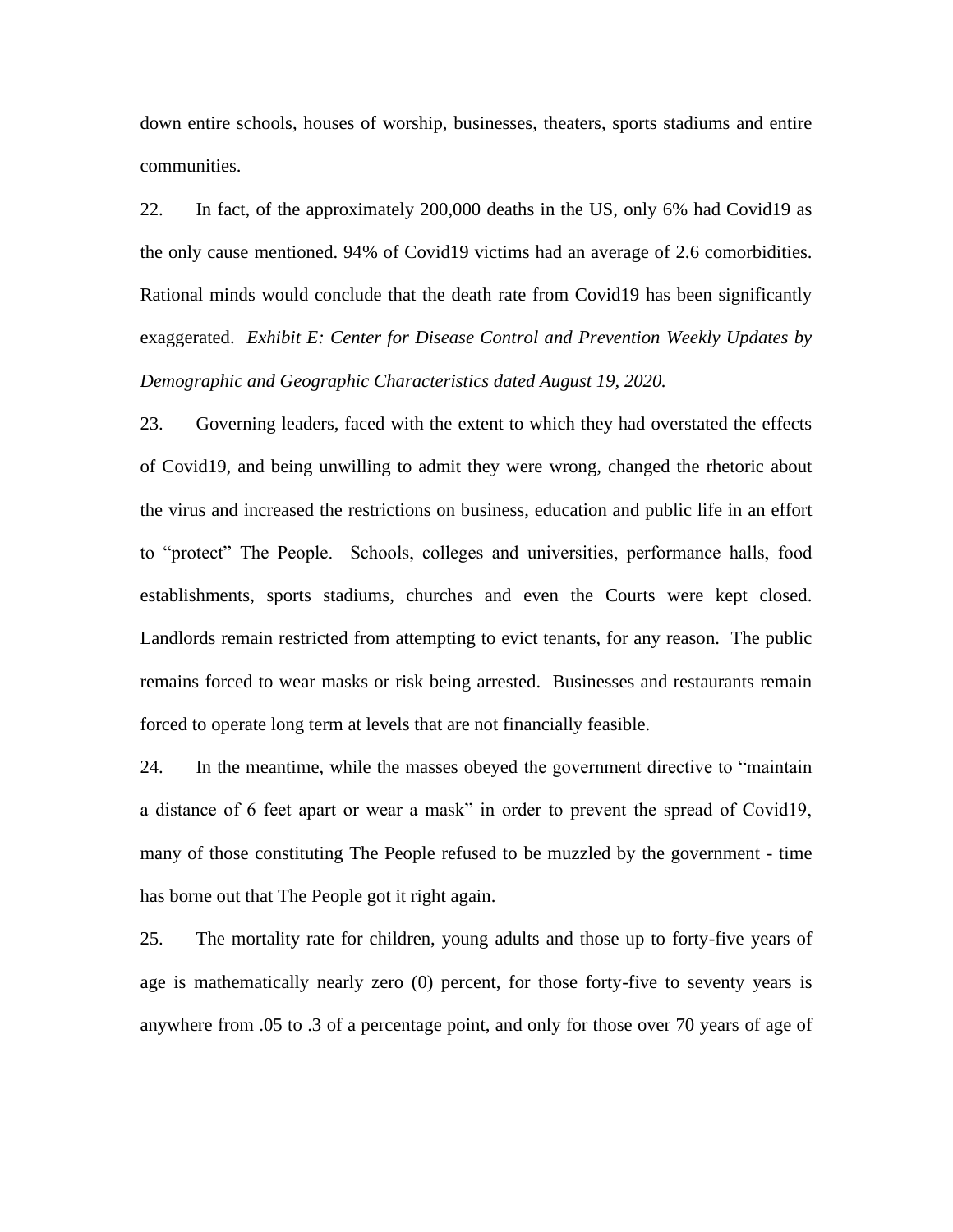mathematical significance. *Exhibit F: The Washington Examiner, Stanford Doctor: Coronavirus fatality rate for people under 45 'almost 0'.*

*26.* Emerging science has discovered that the immune system has developed Sars-COV2 specific antibodies that are long lasting and will lead to an immunity from the virus. *Exhibit G: The Seattle Times, article dated August 18, 2020.*

*27.* As deaths due to Covid19 decreased significantly and plateaued at an extremely low level, some businesses were allowed to slowly start reopening; of note, there has been no escalation of deaths as can be seen in the attached chart from the 23<sup>rd</sup> day of September, 2020. *Exhibit H: Monroe County COVID-19 Surveillance – Preliminary Data as of September 23, 2020.* 

28. Schools and institutions of higher learning, a huge part of public life in the United States, having been closed during the crisis, partially re-opened for the Fall semester of 2020, subject to crippling rules being arbitrarily ordered by the Respondents with little scientific basis, in fact, for formulating said rules. In fact, compiled data from almost 70,000 cases of Covid19 at universities shows only three hospitalizations and no deaths. Once again, the overstatement of risk resulting in signifiant harm to The People is apparent. *Exhibit I: October 5, 2020 update on Covid19 from 50 U.S. universities.*

29. The doctors of the Panorama Pediatric Group in Rochester, New York, placed a statement on their web-site in support of re-opening schools only to remove their statement and make an apology for same less than one day later, upon information and belief, under political pressure being exerted against them by the Defendant/Respondent's agents. *Exhibit J, Panorama Pediatric Group Statement Supporting Reopening of Schools.*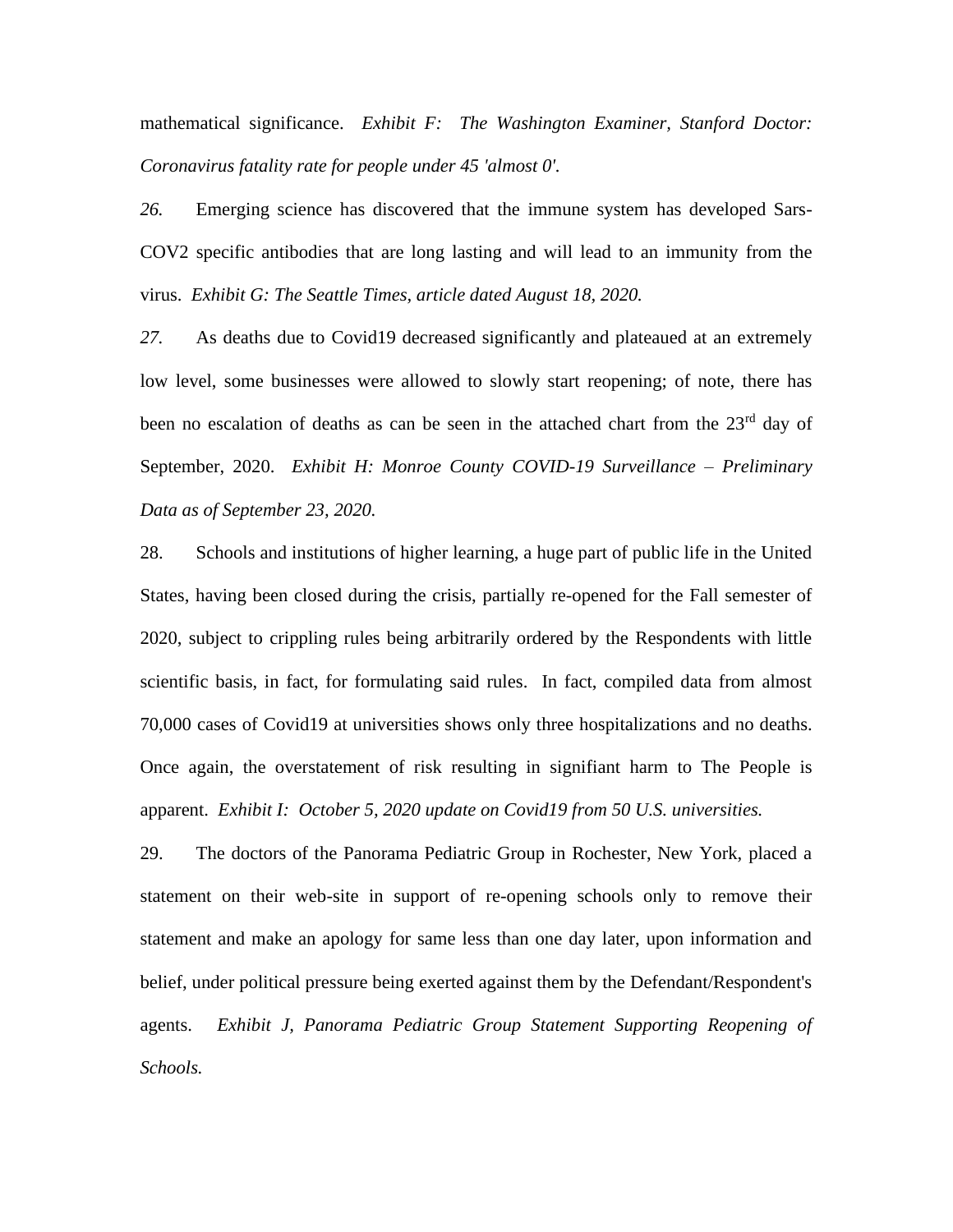30. The fact is, experts the world over as well as right here in Upstate New York have stated publicly to policy makers that children are at extremely low risk of Covid19 and that they are at greater risk for many reasons if they are not in school. *Exhibit K: Open Letter from 24 medical doctors in the Rochester, New York, region, posted July 14, 2020. Exhibit L: Great Barrington Declaration.*

31. The fact is, young children cannot understand why they are being forced to be socially distant from their classmates and made to wear masks as required by the exaggerated safety precautions instituted by the Defendants. In light of the extremely low risk Covid19 poses to school children, and in the absence of evidence of community spread of the disease from schools, parents and schoolmates, the social distancing and masking requirements dictated by the Defendants are clearly excessive. While being forced to practice social distancing, students should not at the same time be forced to wear masks as they participate in classrooms, physical education and the arts.

32. Dr. Clayton Baker, one of the signers of the open letter referenced herein above, has stated that decisions regarding the details of school re-openings should be made locally in an update to the prior letter based on what has been proven scientifically over the last months. Furthermore, he states that given the many known harms to children from being denied in-school learning, which far exceed the risk Covid19 poses to them, schools should be fully opened at once. *Exhibit M: Affidavit of Clayton Baker, M.D., dated August 25, 2020.*

*33.* The fact is, the American People understand risk and it is inherent in the rights We possess in our nation's Constitution to be able to take appropriate steps to limit risks whether for those who are vulnerable and need protection or for those who are not likely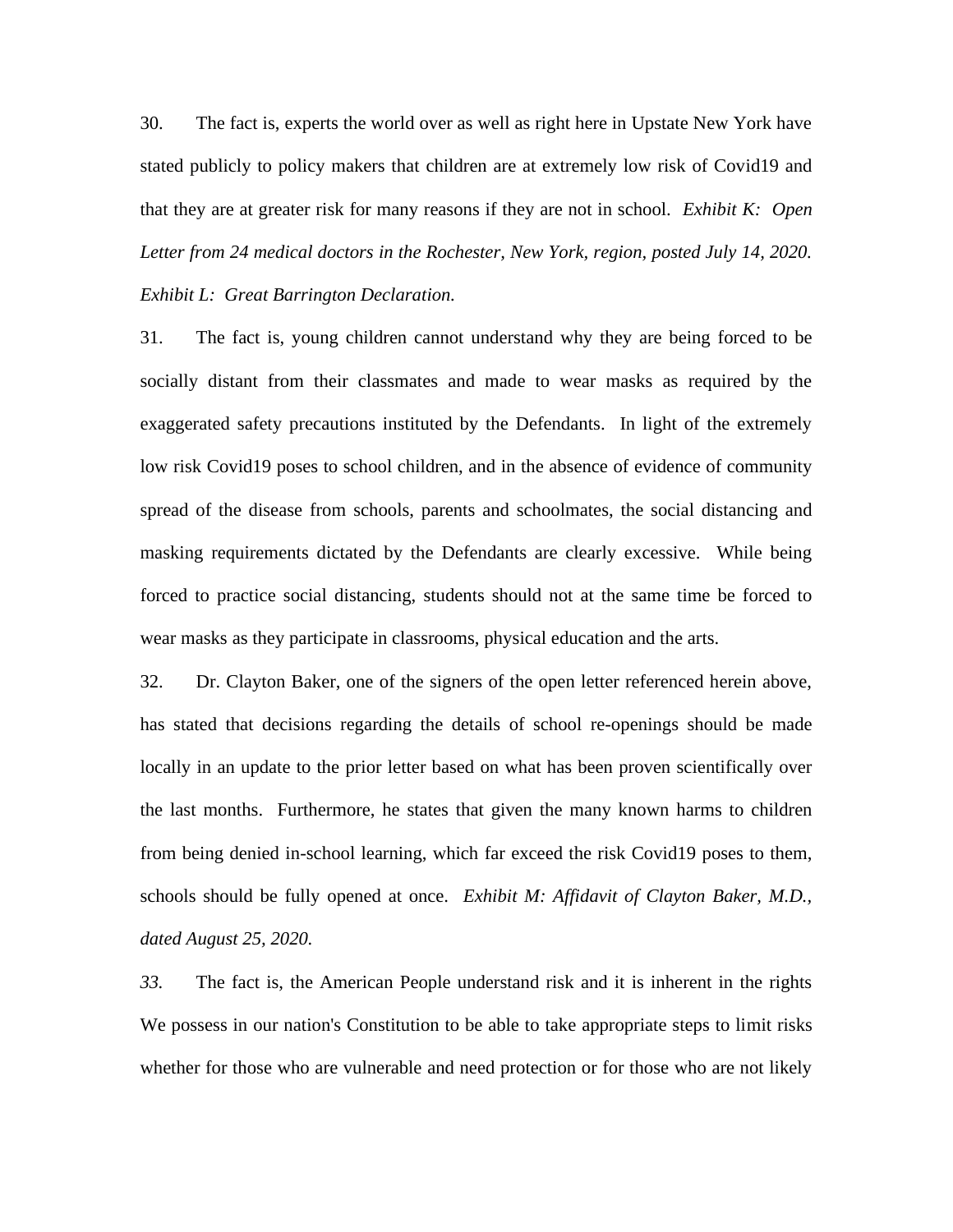at risk. That amelioration of risk includes more than just a fear of dying of Covid19 - it includes all of the well documented consequences of living life being socially distant, muzzled by a mask, and economically destroyed. *Exhibit N: Center for Disease Control and Prevention, Morbidity and Mortality Weekly Report dated August 14, 2020.*

*34.* In an article dated September 11, 2020, Ronald B. Brown, PhD, disclosed that the coronavirus mortality calculations given in testimony to the U.S. Congress on March 11, 2020, were wrongfully overestimated by a factor of ten-fold due to a mistake made by how the case fatality rate was applied to the population resulting in drastic measures being taken that have had "adverse impacts on psychological well-being, human rights issues, social disruption, and economic costs...". *Exhibit O: Cambridge Coronavirus Collection: Disaster Medicine and Public Health Perparedness, September 11, 2020, Ronald B. Brown, PhD.*

*35.* Despite the evidence of how limited the threat has become to the public at large and to children, in particular, the Defendants have intensified the protocols for students attending schools such that even the most minor medical symptoms result in students missing their schooling as they are being forced to either be evaluated by a health care provider or forced not to return to school for ten days. Additionally, if a student does not get evaluated and/or tested, the Defendants have mandated that the school *deem* the student to be Covid19 positive and then contact the health department to begin the contact tracing process. This is an egregious violation of normal medical diagnostic practice and of a patient's rights to privacy with regard to their health status. The disregard this mandate shows for diagnostic principals and patient autonomy illustrates in bold relief the irrational zeal the Defendants have applied to the Covid19 issue at the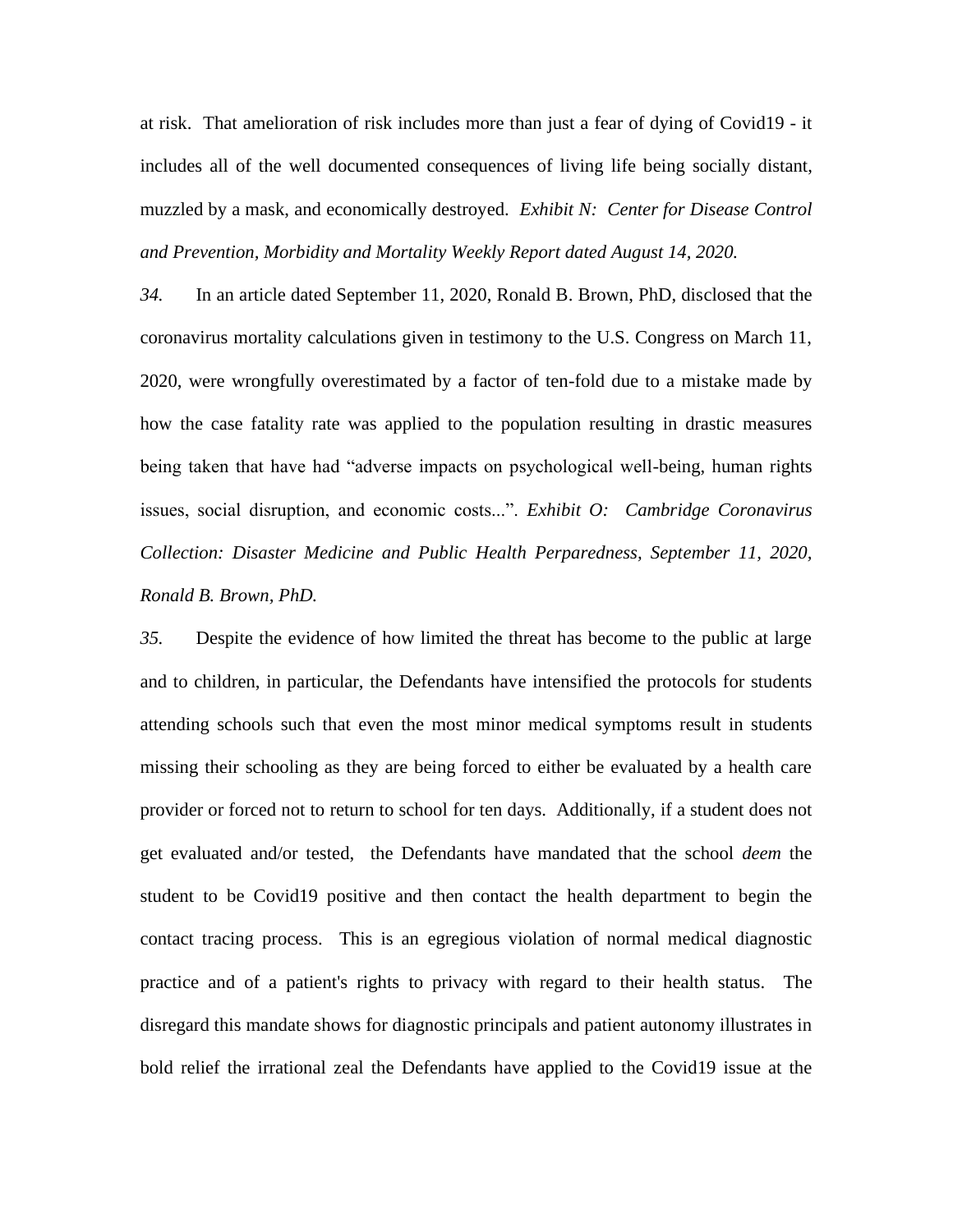expense of reason and citizens' rights. *Exhibit P: NYSDOH, Pre-K to Gr 12 Covid-19 Toolkit dated September, 2020* and *Covid-19 Update as of October 5, 2020, Julie Pancio, RN, Charles Finney School Nurse.*

36. New York State legislators have asserted that the actions of the Defendants have far superseded the emergency powers extended to them as can be seen in the actual emergency powers law and a list of its violations prepared by the NYS legislators on May 12, 2020. *Exhibit Q: Emergency Powers Legislation. Exhibit R: Executive Order Statutory and Constitutional Violations.* 

37. The evidence proves that the public health emergency related to Covid19 has ended and with it whatever powers, whether legitimate or otherwise, Defendants/Respondents possessed to enact emergency legislation. Accordingly, it is now up to our legislators to enact any laws they deem appropriate to protect The People as our duly elected leaders. Safeguards for our citizens, whether students in schools, parents at work, or the elderly in nursing homes, should be overseen by local leadership instituting reasonable and rational measures in concert with laws generated by our elected legislators.

### **AS AND FOR A FIRST CAUSE OF ACTION**

#### **(Declaratory Relief under Article 3001 of the CPLR)**

38. Plaintiffs/Petitioners incorporate all preceding paragraphs as though set forth fully herein.

39. The safety protocols for children returning to school should be made at the local school district level not by a governing leader who resides in or around Albany or New York City. There is a vast difference between issues being faced by inner city school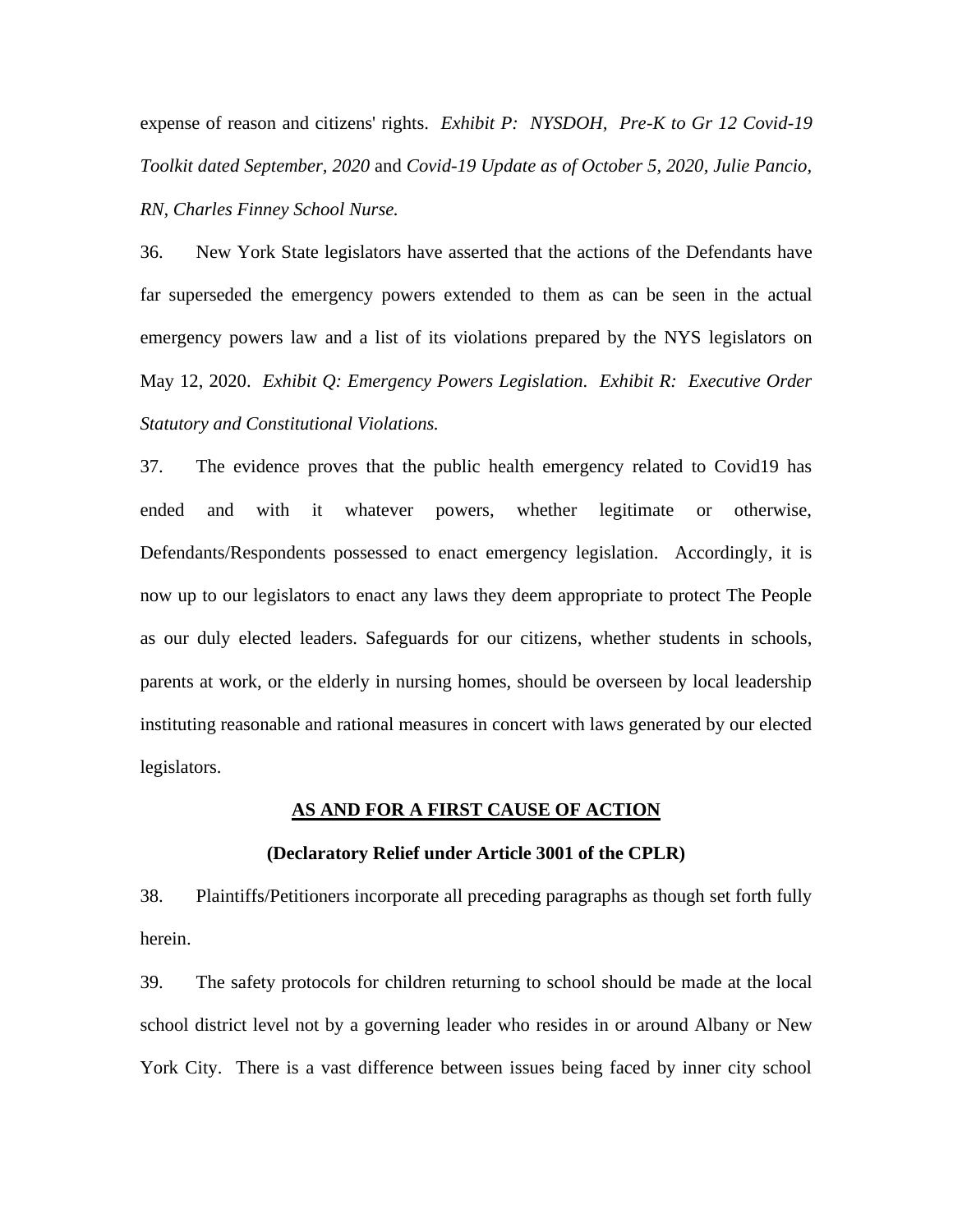districts in New York City and those in agricultural communities in Upstate New York. The primary focus of school districts must immediately return to servicing the educational interest of their children, rather than slavishly following misguided and excessive governmental restrictions that harm those same children.

40. It is a violation of every student's Constitutional Right to Due Process pursuant to the 14th Amendment of the United States Constitution and specifically as set forth by the United States Supreme Court in the case of Roe v. Wade referenced herein above for a governor and/or health commissioner to be controlling the details of classrooms everywhere in the State of New York. Further, students have a right to privacy regarding their medical conditions without fear of public officials misusing that information.

41. The New York State Constitution provides that every local government "shall have a legislative body elected by the people thereof" (N.Y. Constitution art. IX, Section 1(a). The Defendants/Respondents have continued to mandate all sorts of rules that are an unconstitutional delegation of the "fundamental policy-making responsibility" of the legislature, in violation of the separation-of-powers doctrine. See *N.Y. Statewide Coalition of Hispanic Chambers of Commerce*, 23 N.Y. 3d at 693-695; Cf. *Boreali*, 71 N.Y. 2d at 9.

#### **AS AND FOR A SECOND CAUSE OF ACTION**

#### **(Declaratory Relief under Article 3001 of the CPLR)**

42. Plaintiffs/Petitioners incorporate all preceding paragraphs as though set forth fully herein.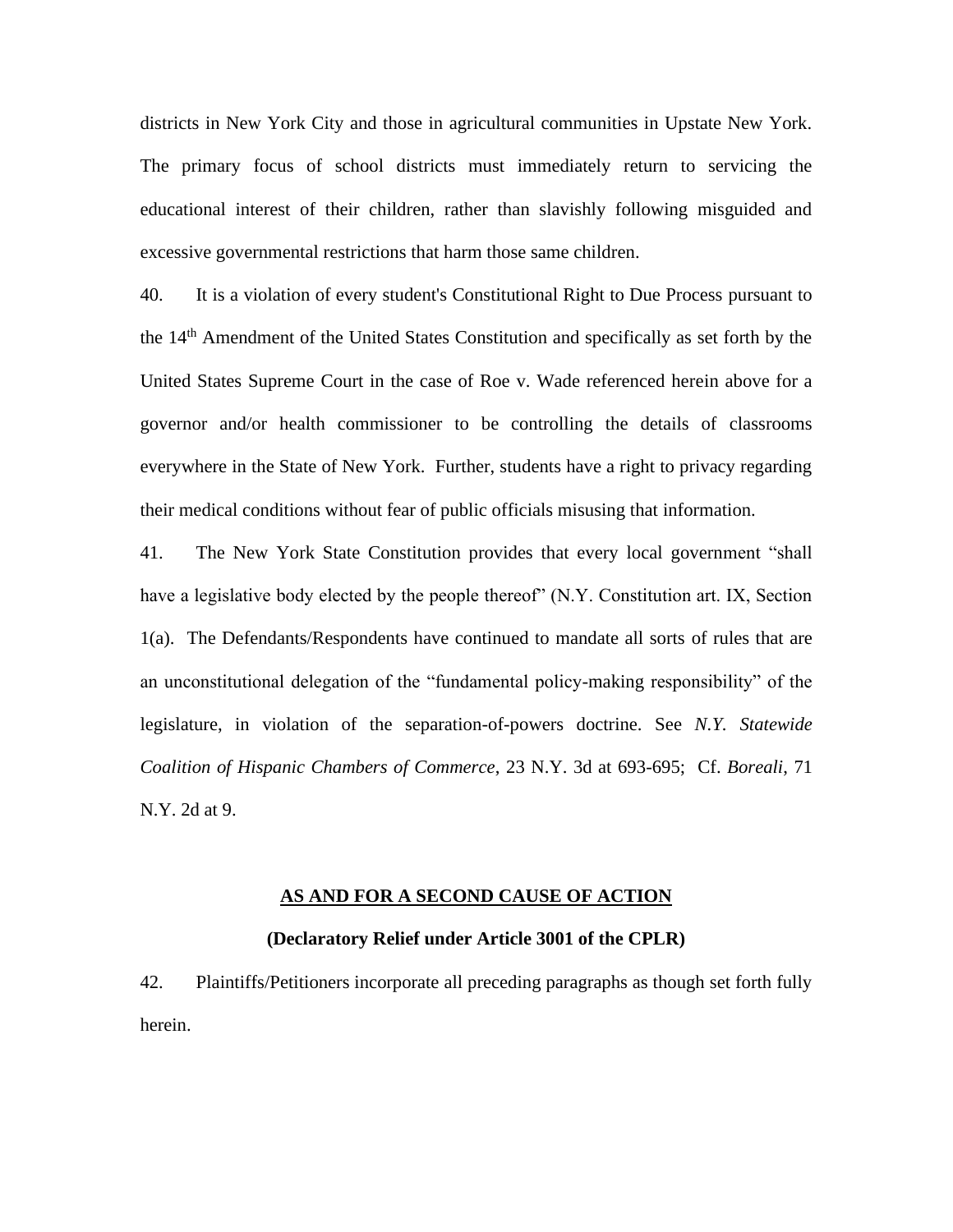43. It is a violation of every student's Constitutional Right to Due Process pursuant to the 14th Amendment of the United States Constitution and specifically as set forth by the United States Supreme Court in the case of Roe v. Wade referenced herein above for a governor and/or health commissioner to be controlling the details of classrooms everywhere in the State of New York. Further, students have a right to privacy regarding medical conditions without fear of public officials misusing that information. The safety protocols for college students returning to colleges and universities across the State should be made by the leadership of colleges and universities themselves not by governing administrators who reside in or around Albany or New York City.

### **AS AND FOR A THIRD CAUSE OF ACTION**

### **(Declaratory Relief under Article 3001 of the CPLR)**

44. Plaintiffs/Petitioners incorporate all preceding paragraphs as though set forth fully herein.

45. It is a violation of the Freedom of Religion and Freedom of Assembly clauses of the First Amendment of the United States Constitution for the Defendants/Respondents to have restricted the People from attending houses of worship and the Defendants/Respondents should be enjoined from any attempts to re-institute any such restrictions in the future.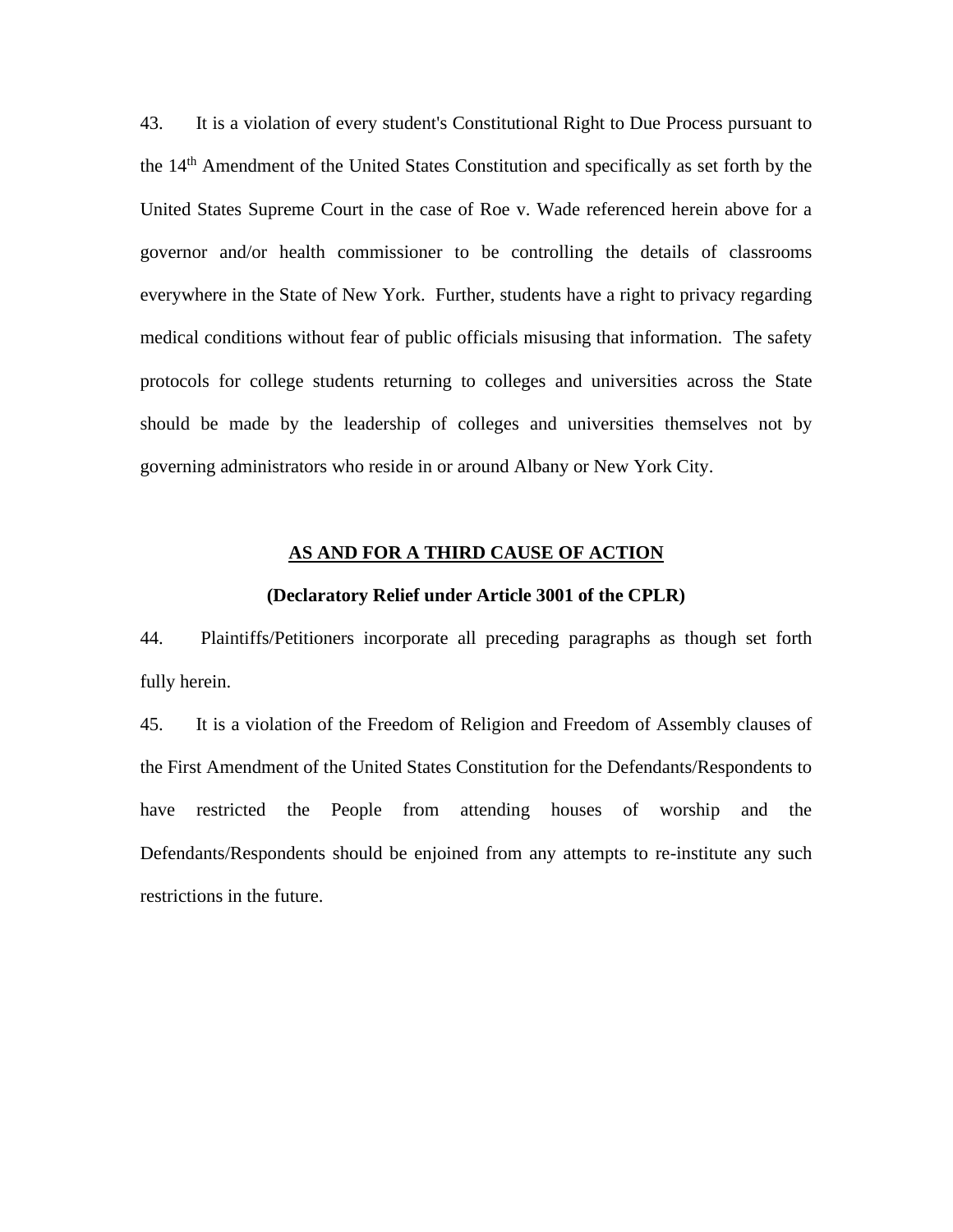### **AS AND FOR A FOURTH CAUSE OF ACTION**

### **(Declaratory Relief under Article 3001 of the CPLR)**

46. Plaintiffs/Petitioners incorporate all preceding paragraphs as though set forth fully herein.

47. It is a violation of the Freedom of Assembly clause of the First Amendment of the United States Constitution for the Defendants/Respondents to restrict the People from attending performances in performance halls and sports events at stadiums and they should be enjoined from placing restrictions on same now that the threat of Covid19 is greatly reduced and much better understood.

### **AS AND FOR A FIFTH CAUSE OF ACTION**

#### **(Declaratory Relief under Article 3001 of the CPLR)**

48. Plaintiffs/Petitioners incorporate all preceding paragraphs as though set forth fully herein.

49. It is a violation of the Taking Clause of the Fifth Amendment of the United States Constitution for the Defendants/Respondents to restrict the number of customers businesses are allowed to serve or to place restrictions such as the use of mask on customers such that it makes it likely that many customers will simply not patronize establishments thus making it not financially feasible to do business. Plaintiff/Petitioners' businesses have lost significant revenue due to the restrictions.

50. The Defendants/Respondents should be enjoined from placing such restrictions on business owners given that the threat of Covid19 is greatly reduced and much better understood.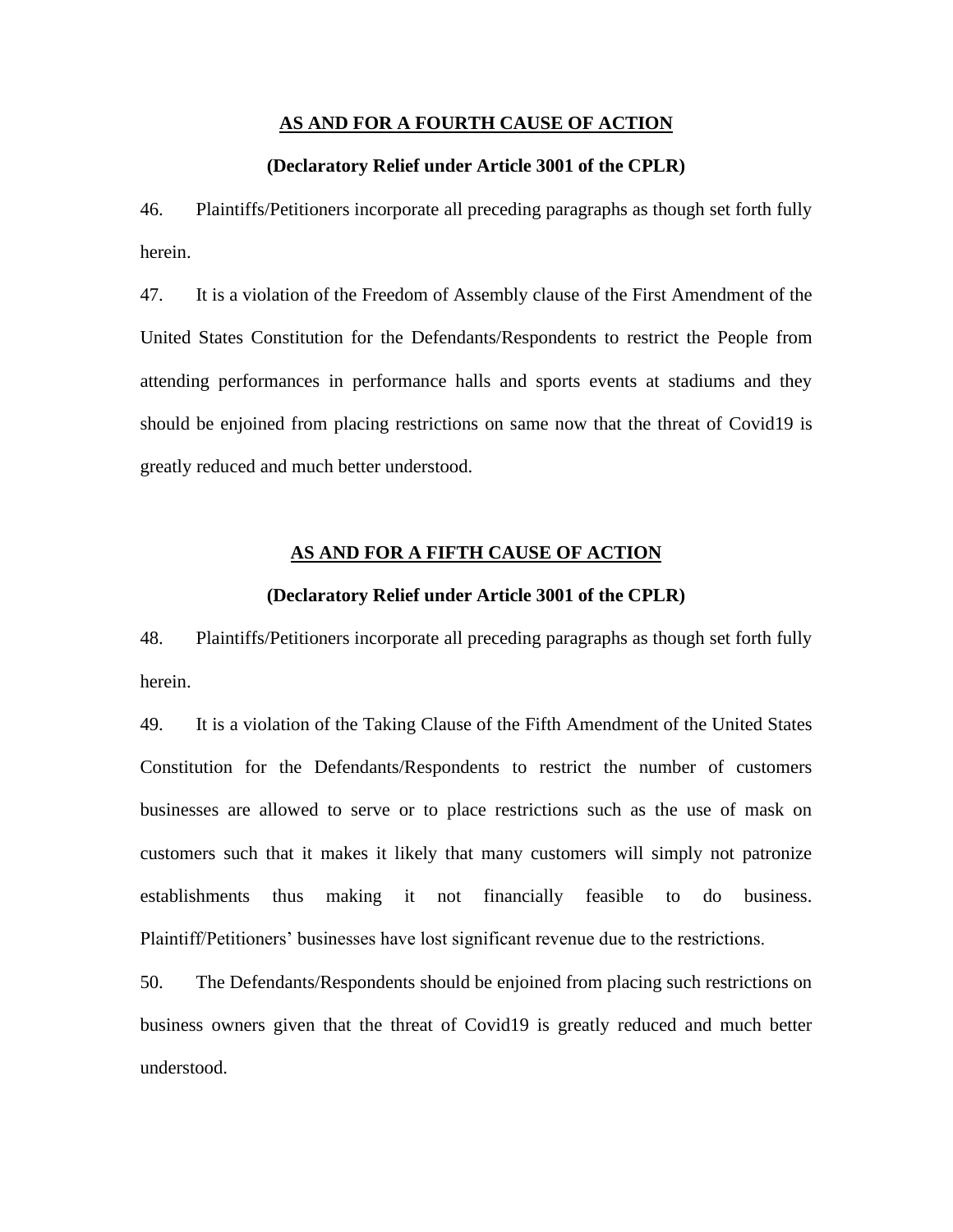### **AS AND FOR A SIXTH CAUSE OF ACTION**

### **(Declaratory Relief under Article 3001 of the CPLR)**

51. Plaintiffs/Petitioners incorporate all preceding paragraphs as though set forth fully herein.

52. It is a violation of the Taking Clause of the Fifth Amendment of the United States Constitution for the Defendants/Respondents to restrain landlords from evicting tenants from privately owned real estate whether for failure to pay rent or otherwise breaching the terms of a lease and otherwise imperiling the lives of other tenants in leased structures.

### **NO PRIOR APPLICATION**

No prior application has been made for the relief requested herein.

#### **RELIEF SOUGHT**

(a) Allowing local school districts to make any rules they deem appropriate to safeguard the full return of children to schools and enjoining the Defendants/Respondents from instituting any such rules, including contact tracing, leaving any further rule making to the legislature.

(b) Allowing the institutions themselves to make any rules they deem appropriate to safeguard the full return of college students to colleges and universities and enjoining the Defendants/Respondents from instituting any such rules, including contact tracing, leaving any further rule making to the legislature.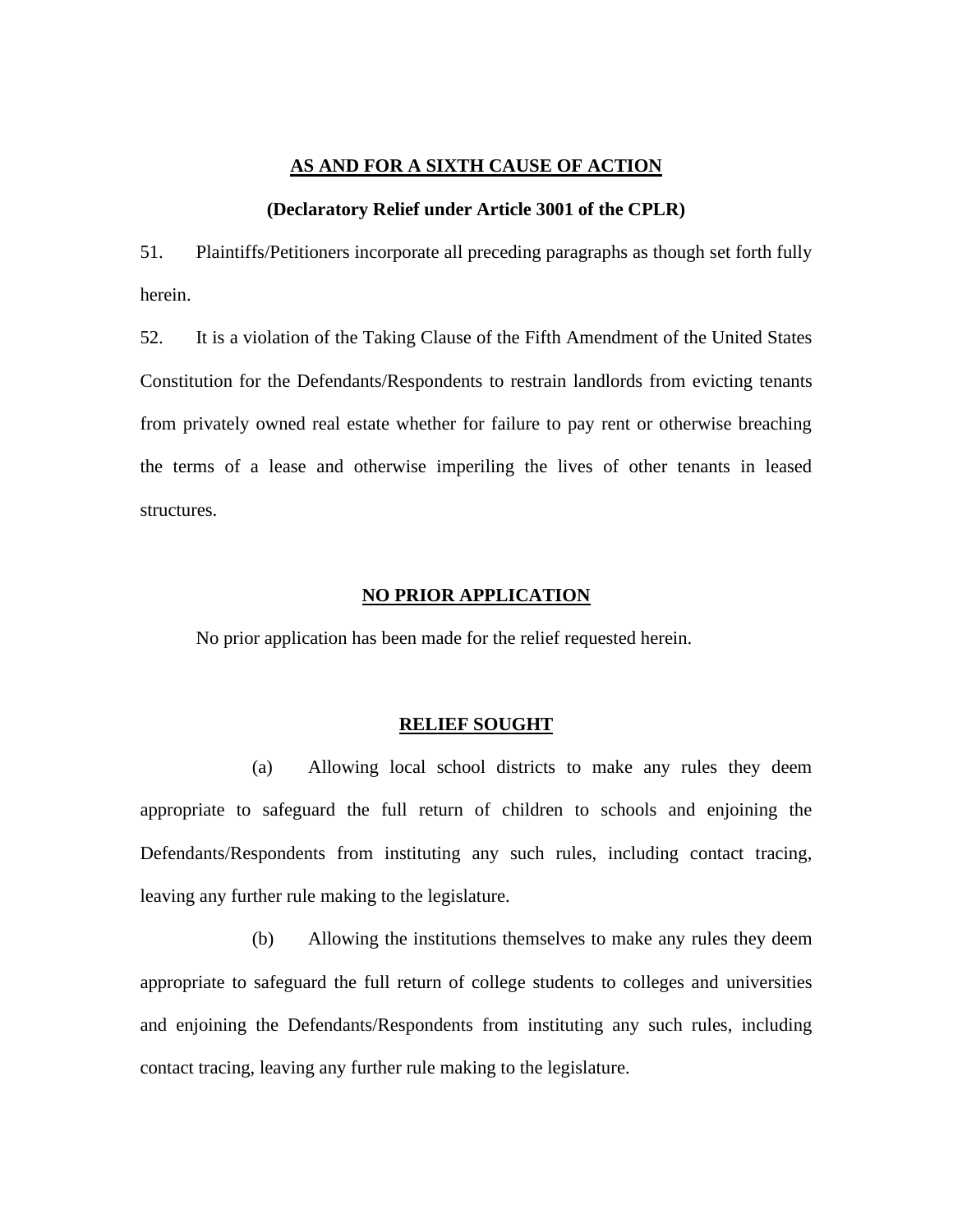(c) Enjoining the Defendants/Respondents from restricting access to houses of worship.

(d) Enjoining the Defendants/Respondents from restricting access to performance halls or athletic events or from instituting safety rules not mandated prior to Covid19 therein.

(e) Enjoining the Defendants/Respondents from attempting to restrict the number of customers that can frequent a business establishment or from instituting safety rules not mandated prior to Covid19 therein.

(f) Declaring that the Defendants have overreached the authority given to them by the New York State Legislature as set forth herein and terminating the powers of the Defendants to take any further such actions and declaring null and void all rules the promulation of which is not specifically set forth in the emergency powers.

(g) Such other and further relief as to the Court seems just and proper.

WHEREFORE, based on the foregoing, this Honorable Court should enjoin the Defendants/Respondents from making any further rules or policies and to vacate all prior rules and policies made under the emergency powers in response to Covid19 unless and until the Defendants/Respondents are able to provide the actual numbers of those who have died of Covid19 in New York State with their ages and underlying medical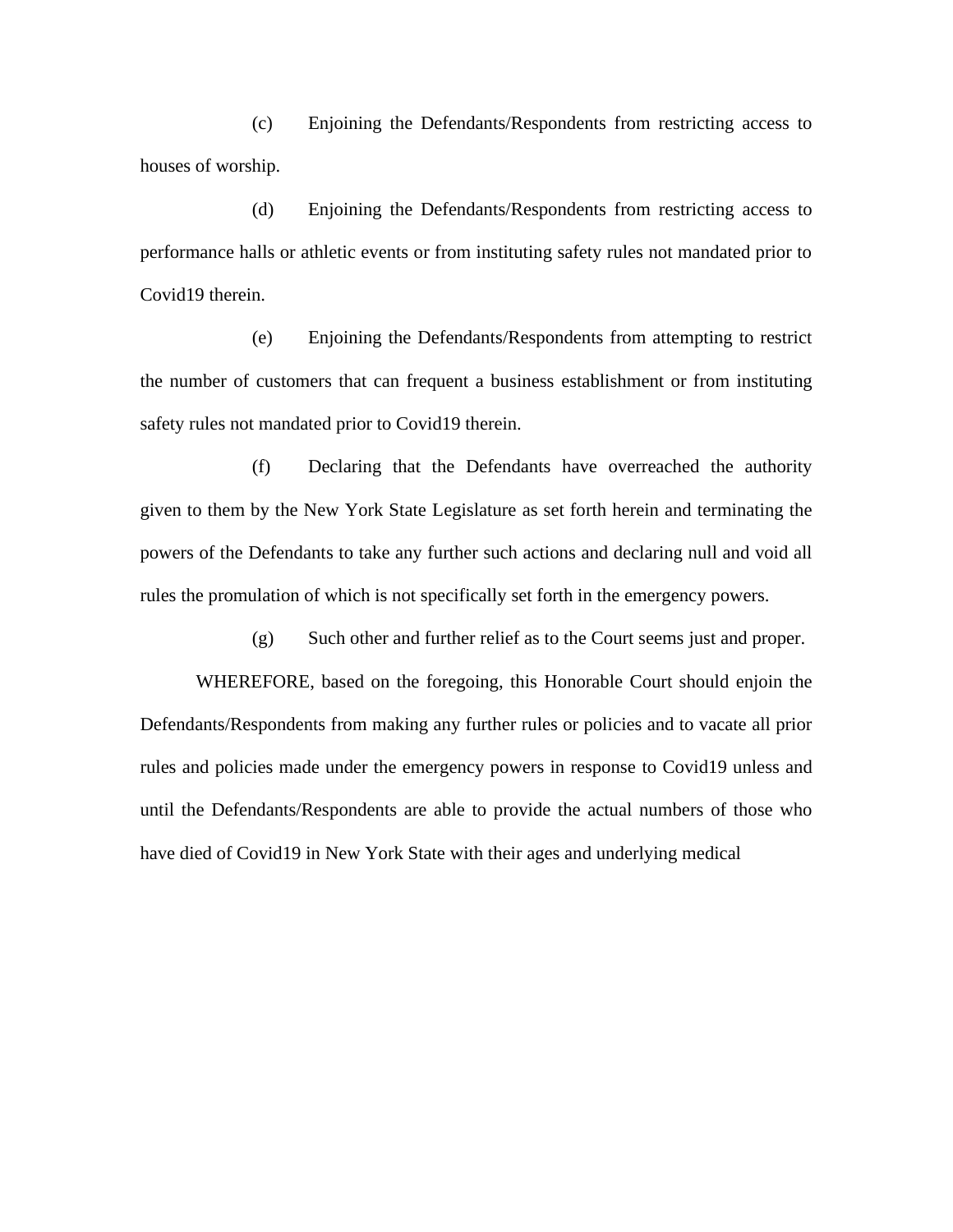conditions, if any, such that this Court can decide whether a public health emergency still exists and, if so, whether those at risk are able to be protected from same without continuing to violate the Freedoms and Constitutional Rights of The People.

Respectfully submitted,

\_\_\_\_\_\_\_\_\_\_\_\_\_\_\_\_\_\_\_\_\_\_\_\_\_\_\_

Carl J. Schwartz, Jr., Esq. Attorney for Plaintiffs/Petitioners P.O. Box 681 Penn Yan, New York 14527 [carlschwartz@fingerlakeslawgroup.com](mailto:carlschwartz@fingerlakeslawgroup.com) (315) 536-4223 phone (315) 536-3603 fax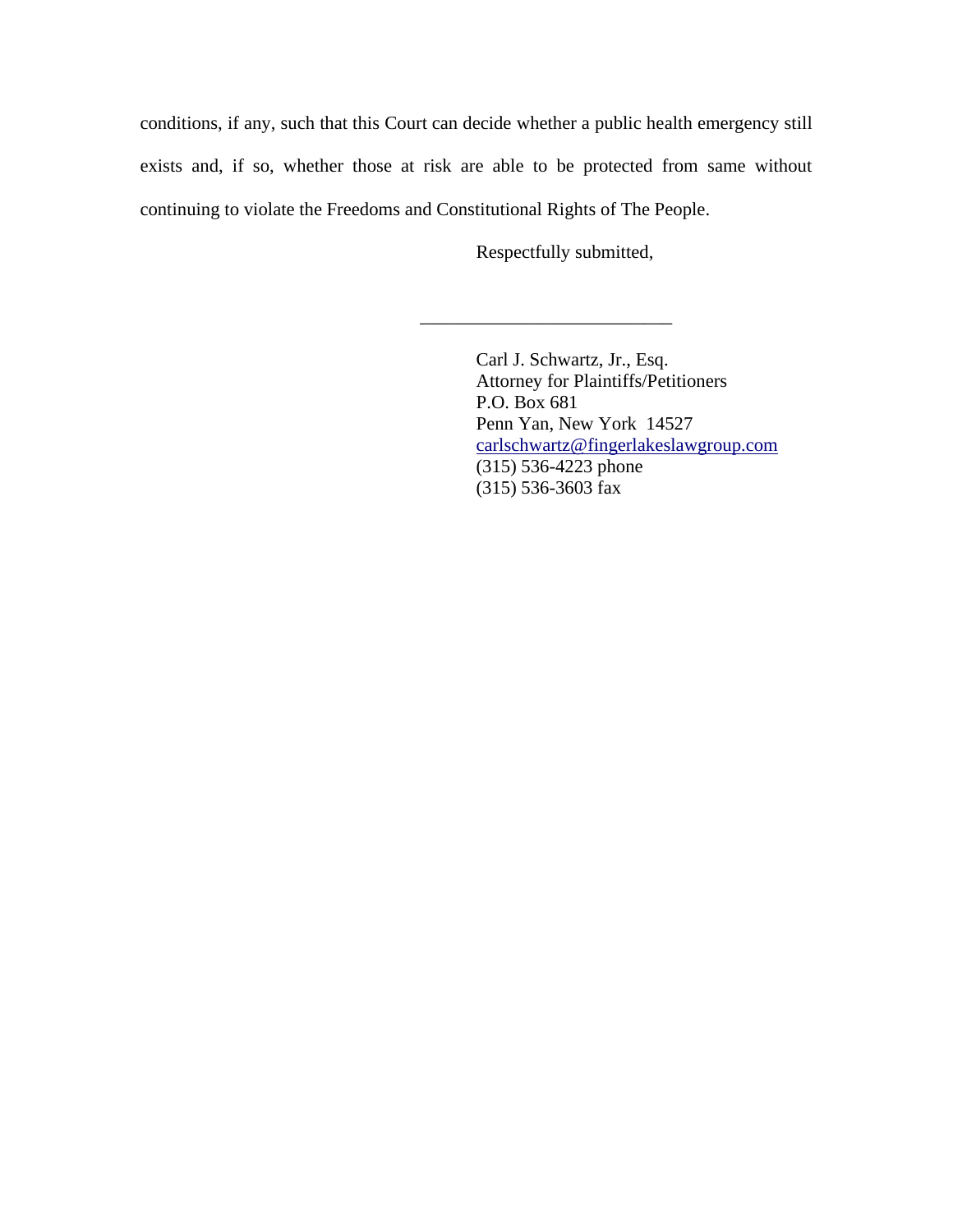STATE OF NEW YORK (COUNTY OF \_\_\_\_\_\_\_\_\_\_\_\_\_) to wit:

I, Michaela Scheerens, plaintiff/petitioner, being duly sworn, depose and say that I have read the Complaint/Petition and reviewed the exhibits attached thereto, and know the contents thereof; that the same is true to the knowledge of deponent, except as to the matters therein stated to be alleged upon information and belief, and as to those matters I believe them to be true.

Michaela Scheerens, plaintiff/petitioner

\_\_\_\_\_\_\_\_\_\_\_\_\_\_\_\_\_\_\_\_\_\_\_\_\_\_\_\_\_\_\_\_\_\_\_\_

\_\_\_\_\_\_\_\_\_\_\_\_\_\_\_\_\_\_\_\_\_\_\_\_\_\_\_\_\_\_\_\_\_\_\_\_\_

Sworn to before me this \_\_\_\_\_\_ day of \_\_\_\_\_\_\_\_\_, 2020.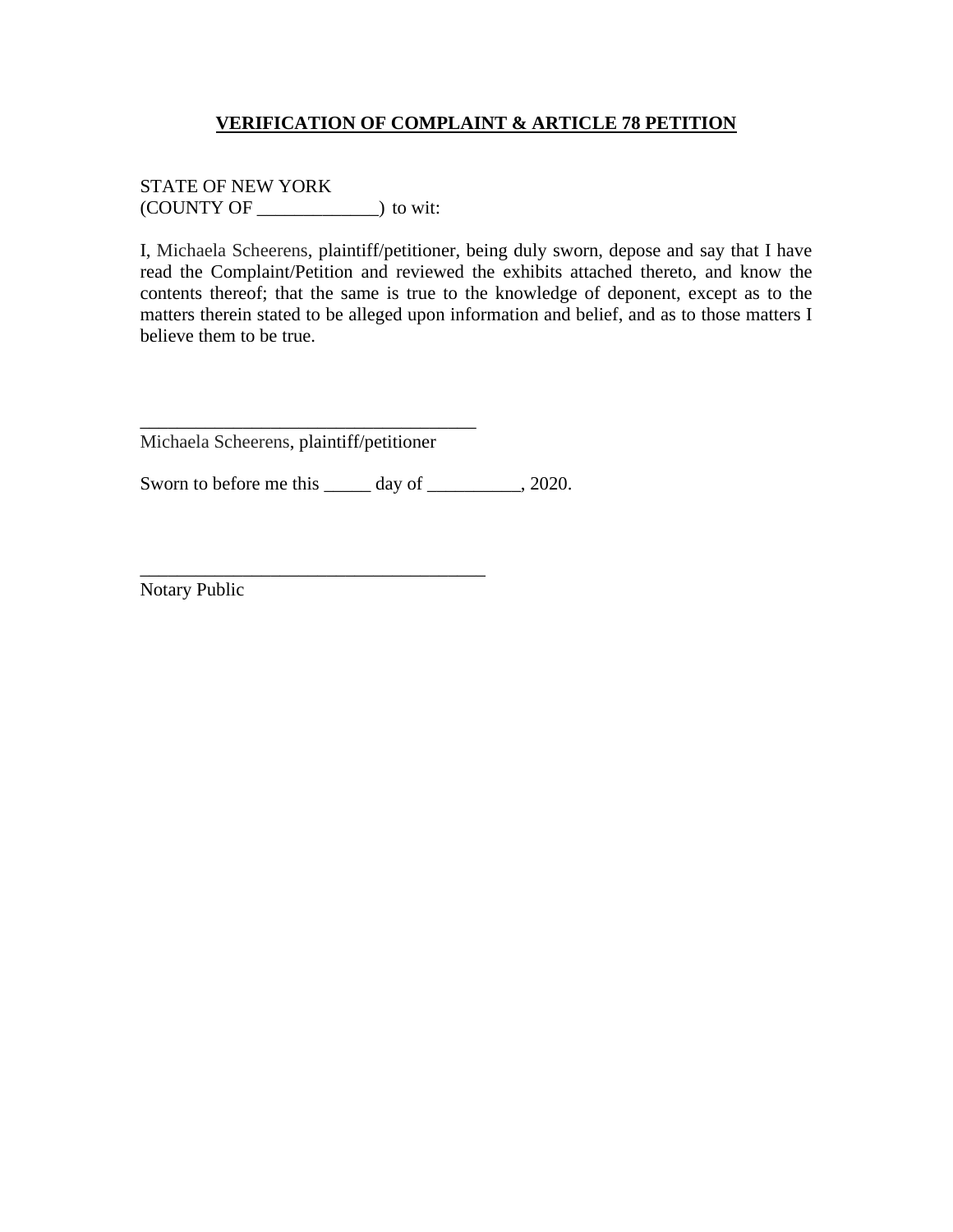STATE OF NEW YORK (COUNTY OF \_\_\_\_\_\_\_\_\_\_\_\_\_) to wit:

I, Doug Driscoll, plaintiff/petitioner, being duly sworn, depose and say that I have read the Complaint/Petition and reviewed the exhibits attached thereto, and know the contents thereof; that the same is true to the knowledge of deponent, except as to the matters therein stated to be alleged upon information and belief, and as to those matters I believe them to be true.

Doug Driscoll, plaintiff/petitioner

\_\_\_\_\_\_\_\_\_\_\_\_\_\_\_\_\_\_\_\_\_\_\_\_\_\_\_\_\_\_\_\_\_\_\_\_

\_\_\_\_\_\_\_\_\_\_\_\_\_\_\_\_\_\_\_\_\_\_\_\_\_\_\_\_\_\_\_\_\_\_\_\_\_

Sworn to before me this \_\_\_\_\_\_ day of \_\_\_\_\_\_\_\_\_, 2020.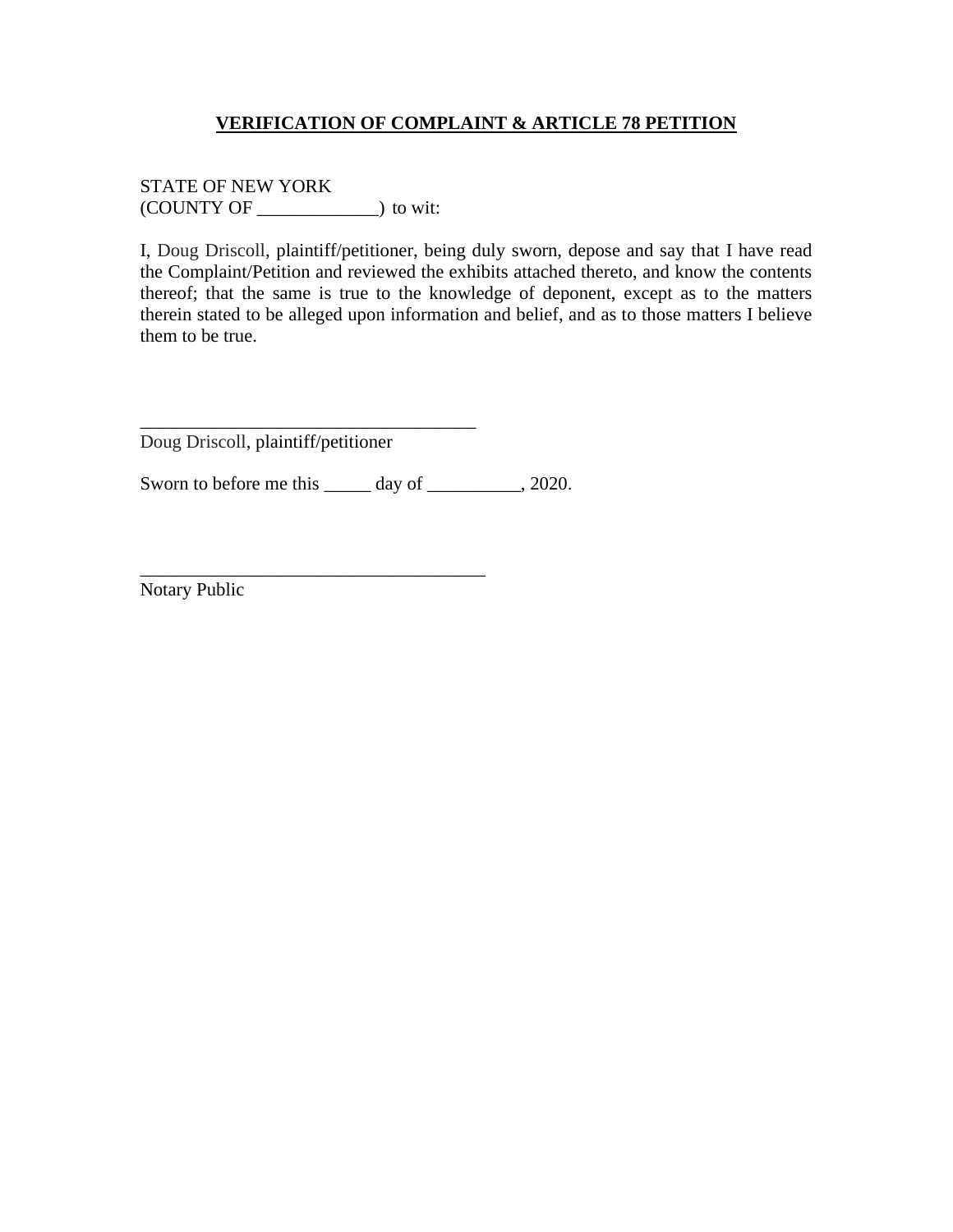STATE OF NEW YORK (COUNTY OF \_\_\_\_\_\_\_\_\_\_\_\_\_) to wit:

I, Alphonsine Englerth, plaintiff/petitioner, being duly sworn, depose and say that I have read the Complaint/Petition and reviewed the exhibits attached thereto, and know the contents thereof; that the same is true to the knowledge of deponent, except as to the matters therein stated to be alleged upon information and belief, and as to those matters I believe them to be true.

Alphonsine Englerth, plaintiff/petitioner

\_\_\_\_\_\_\_\_\_\_\_\_\_\_\_\_\_\_\_\_\_\_\_\_\_\_\_\_\_\_\_\_\_\_\_\_

\_\_\_\_\_\_\_\_\_\_\_\_\_\_\_\_\_\_\_\_\_\_\_\_\_\_\_\_\_\_\_\_\_\_\_\_\_

Sworn to before me this \_\_\_\_\_\_ day of \_\_\_\_\_\_\_\_\_, 2020.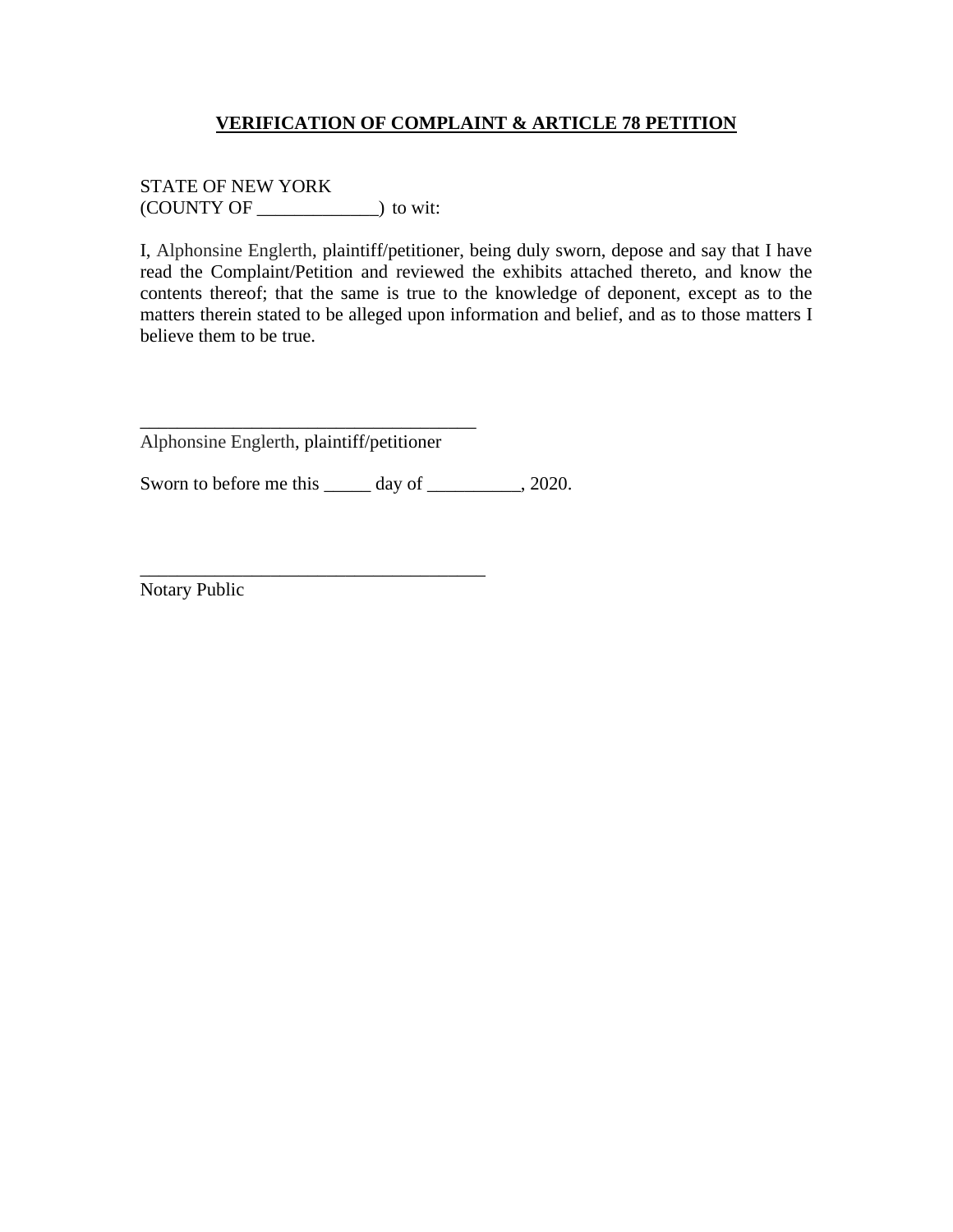STATE OF NEW YORK (COUNTY OF \_\_\_\_\_\_\_\_\_\_\_\_\_) to wit:

I, Christina Higley, plaintiff/petitioner, being duly sworn, depose and say that I have read the Complaint/Petition and reviewed the exhibits attached thereto, and know the contents thereof; that the same is true to the knowledge of deponent, except as to the matters therein stated to be alleged upon information and belief, and as to those matters I believe them to be true.

\_\_\_\_\_\_\_\_\_\_\_\_\_\_\_\_\_\_\_\_\_\_\_\_\_\_\_\_\_\_\_\_\_\_\_\_ Christina Higley, plaintiff/petitioner

\_\_\_\_\_\_\_\_\_\_\_\_\_\_\_\_\_\_\_\_\_\_\_\_\_\_\_\_\_\_\_\_\_\_\_\_\_

Sworn to before me this \_\_\_\_\_ day of \_\_\_\_\_\_\_\_, 2020.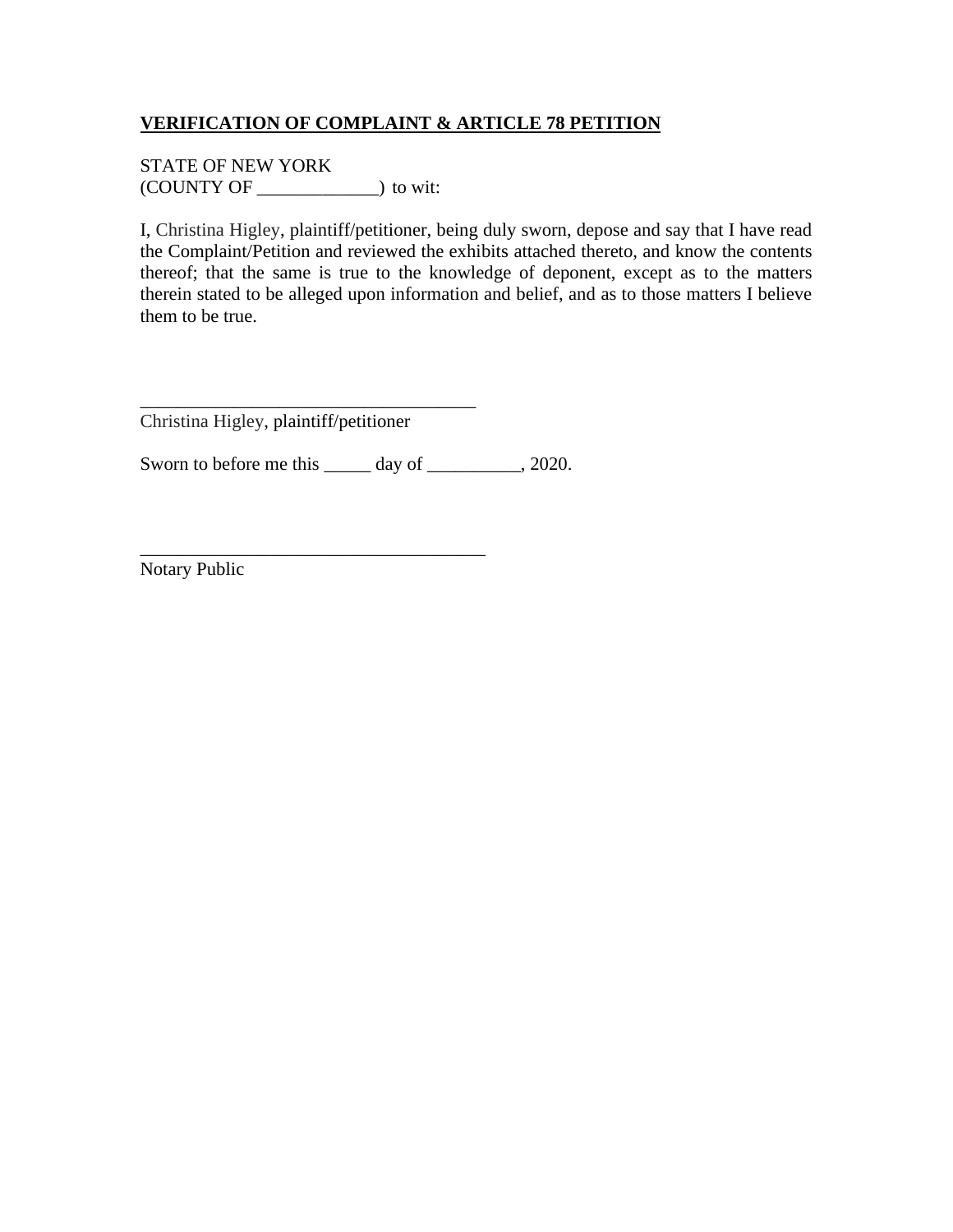STATE OF NEW YORK (COUNTY OF \_\_\_\_\_\_\_\_\_\_\_\_\_) to wit:

I, Chad Hummel, plaintiff/petitioner, being duly sworn, depose and say that I have read the Complaint/Petition and reviewed the exhibits attached thereto, and know the contents thereof; that the same is true to the knowledge of deponent, except as to the matters therein stated to be alleged upon information and belief, and as to those matters I believe them to be true.

Chad Hummel, plaintiff/petitioner

\_\_\_\_\_\_\_\_\_\_\_\_\_\_\_\_\_\_\_\_\_\_\_\_\_\_\_\_\_\_\_\_\_\_\_\_

\_\_\_\_\_\_\_\_\_\_\_\_\_\_\_\_\_\_\_\_\_\_\_\_\_\_\_\_\_\_\_\_\_\_\_\_\_

Sworn to before me this \_\_\_\_\_\_ day of \_\_\_\_\_\_\_\_\_, 2020.

Notary Public

STATE OF NEW YORK) COUNTY OF \_\_\_\_\_\_\_\_\_\_\_\_\_) to wit:

I, Margaret Hummel, plaintiff/petitioner, being duly sworn, depose and say that I have read the Complaint/Petition and reviewed the exhibits attached thereto, and know the contents thereof; that the same is true to the knowledge of deponent, except as to the matters therein stated to be alleged upon information and belief, and as to those matters I believe them to be true.

\_\_\_\_\_\_\_\_\_\_\_\_\_\_\_\_\_\_\_\_\_\_\_\_\_\_\_\_\_\_\_ Margaret Hummel, plaintiff/petitioner

\_\_\_\_\_\_\_\_\_\_\_\_\_\_\_\_\_\_\_\_\_\_\_\_\_\_\_\_\_\_\_\_\_\_\_\_\_

Sworn to before me this \_\_\_\_\_ day of \_\_\_\_\_\_\_\_, 2020.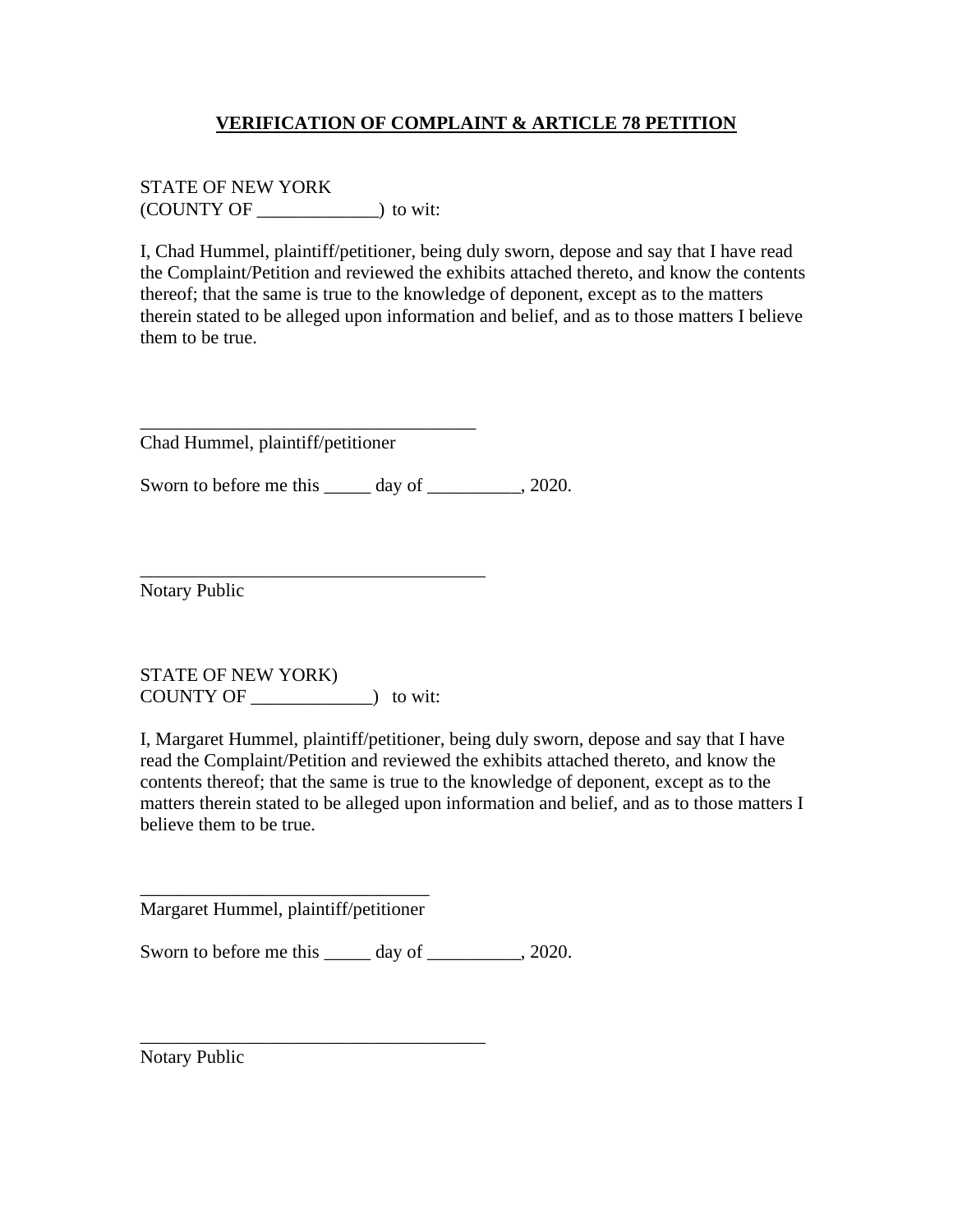STATE OF NEW YORK (COUNTY OF \_\_\_\_\_\_\_\_\_\_\_\_\_) to wit:

I, Laura Jean Diekmann, plaintiff/petitioner, being duly sworn, depose and say that I have read the Complaint/Petition and reviewed the exhibits attached thereto, and know the contents thereof; that the same is true to the knowledge of deponent, except as to the matters therein stated to be alleged upon information and belief, and as to those matters I believe them to be true.

\_\_\_\_\_\_\_\_\_\_\_\_\_\_\_\_\_\_\_\_\_\_\_\_\_\_\_\_\_\_\_\_\_\_\_\_ Laura Jean Diekmann, plaintiff/petitioner

\_\_\_\_\_\_\_\_\_\_\_\_\_\_\_\_\_\_\_\_\_\_\_\_\_\_\_\_\_\_\_\_\_\_\_\_\_

Sworn to before me this \_\_\_\_\_\_ day of \_\_\_\_\_\_\_\_\_, 2020.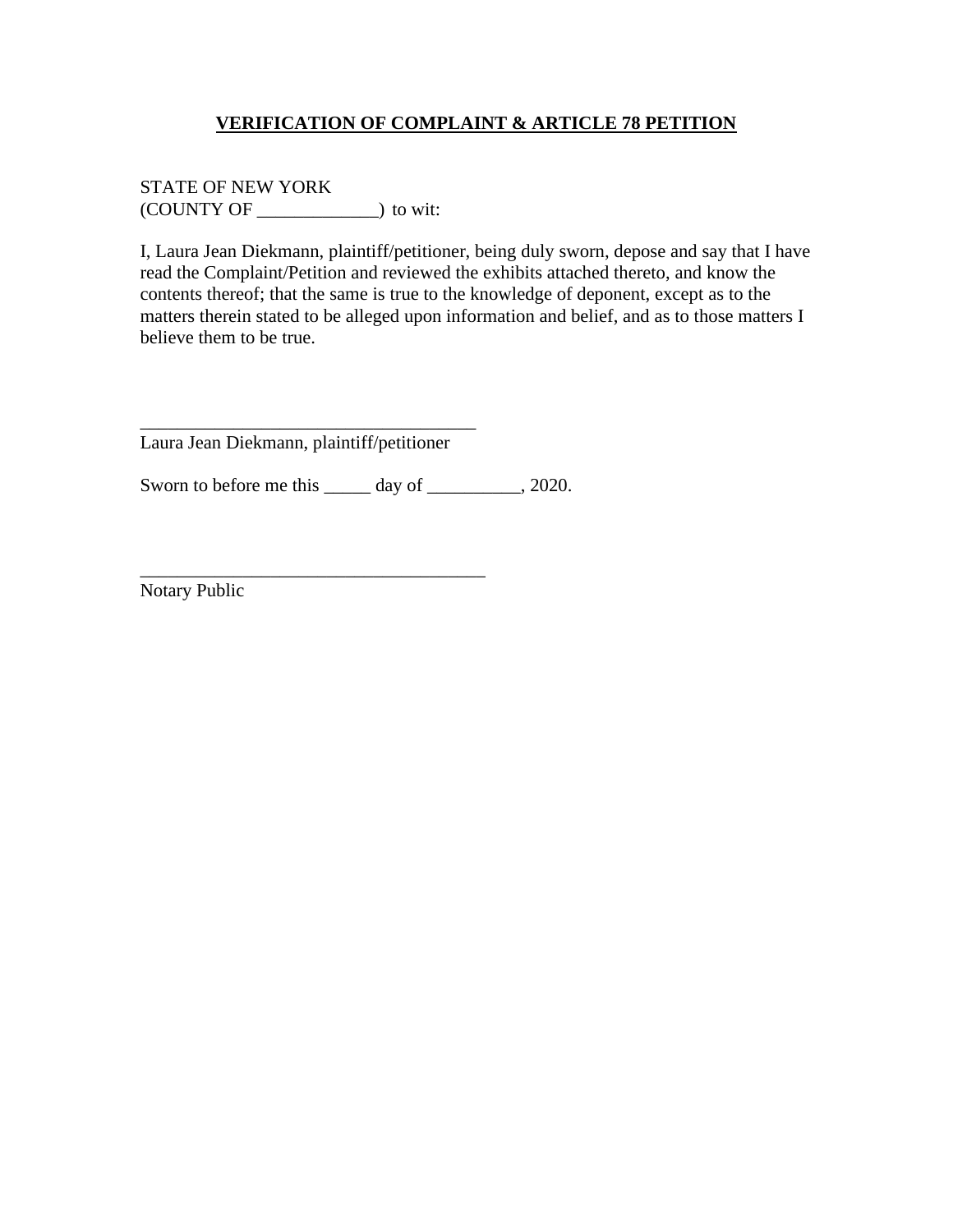STATE OF NEW YORK (COUNTY OF \_\_\_\_\_\_\_\_\_\_\_\_\_) to wit:

I, Scott Steinfeldt, plaintiff/petitioner, being duly sworn, depose and say that I have read the Complaint/Petition and reviewed the exhibits attached thereto, and know the contents thereof; that the same is true to the knowledge of deponent, except as to the matters therein stated to be alleged upon information and belief, and as to those matters I believe them to be true.

Scott Steinfeldt, plaintiff/petitioner

\_\_\_\_\_\_\_\_\_\_\_\_\_\_\_\_\_\_\_\_\_\_\_\_\_\_\_\_\_\_\_\_\_\_\_\_

\_\_\_\_\_\_\_\_\_\_\_\_\_\_\_\_\_\_\_\_\_\_\_\_\_\_\_\_\_\_\_\_\_\_\_\_\_

Sworn to before me this \_\_\_\_\_ day of \_\_\_\_\_\_\_\_\_, 2020.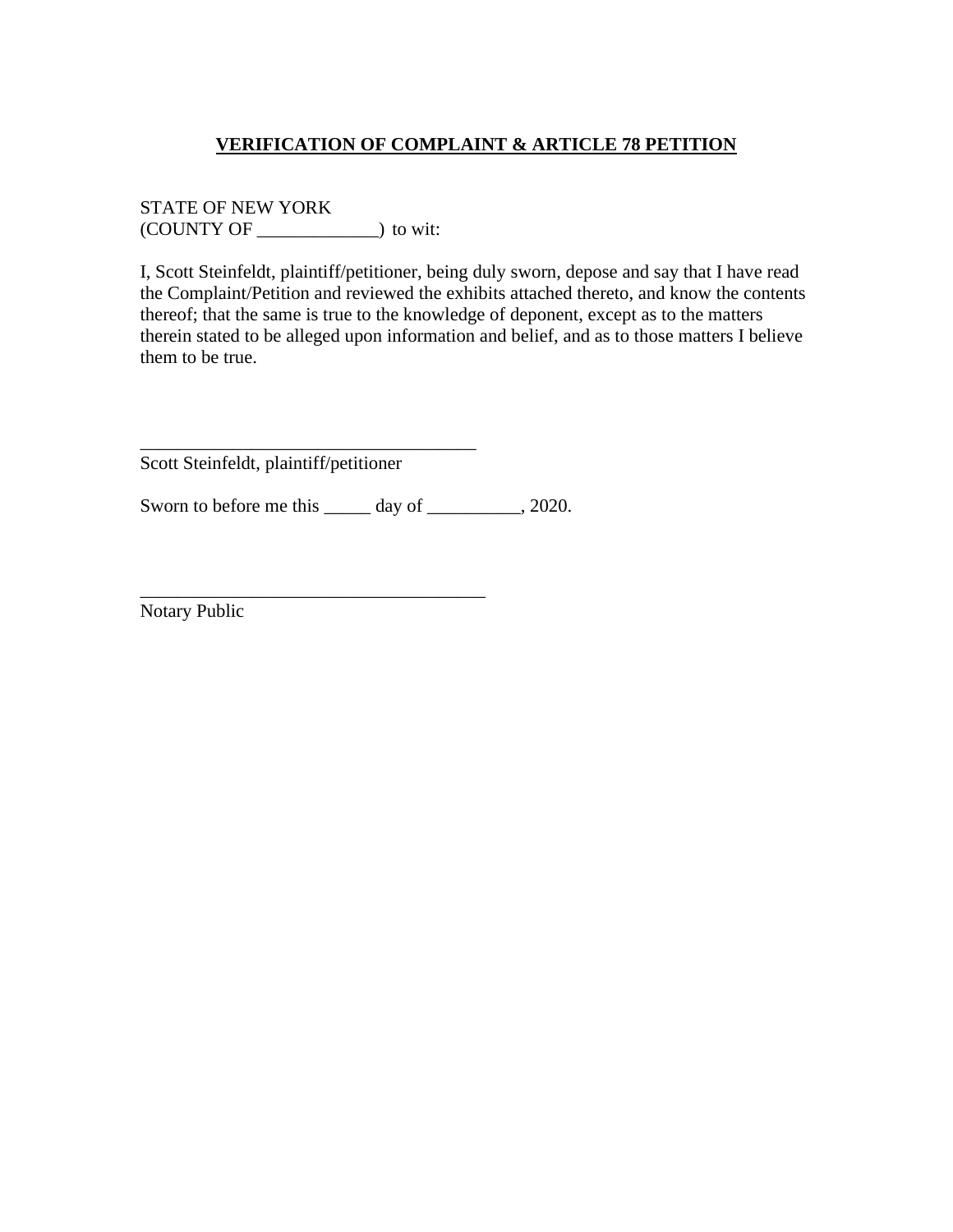STATE OF NEW YORK (COUNTY OF \_\_\_\_\_\_\_\_\_\_\_\_\_) to wit:

I, Nathanael Brown, plaintiff/petitioner, being duly sworn, depose and say that I have read the Complaint/Petition and reviewed the exhibits attached thereto, and know the contents thereof; that the same is true to the knowledge of deponent, except as to the matters therein stated to be alleged upon information and belief, and as to those matters I believe them to be true.

Nathanael Brown, plaintiff/petitioner

\_\_\_\_\_\_\_\_\_\_\_\_\_\_\_\_\_\_\_\_\_\_\_\_\_\_\_\_\_\_\_\_\_\_\_\_

\_\_\_\_\_\_\_\_\_\_\_\_\_\_\_\_\_\_\_\_\_\_\_\_\_\_\_\_\_\_\_\_\_\_\_\_\_

Sworn to before me this \_\_\_\_\_\_ day of \_\_\_\_\_\_\_\_\_, 2020.

Notary Public

STATE OF NEW YORK (COUNTY OF \_\_\_\_\_\_\_\_\_\_\_\_\_) to wit:

I, Kierstyn Brown, plaintiff/petitioner, being duly sworn, depose and say that I have read the Complaint/Petition and reviewed the exhibits attached thereto, and know the contents thereof; that the same is true to the knowledge of deponent, except as to the matters therein stated to be alleged upon information and belief, and as to those matters I believe them to be true.

Kierstyn Brown, plaintiff/petitioner

\_\_\_\_\_\_\_\_\_\_\_\_\_\_\_\_\_\_\_\_\_\_\_\_\_\_\_\_\_\_\_\_\_\_\_\_

\_\_\_\_\_\_\_\_\_\_\_\_\_\_\_\_\_\_\_\_\_\_\_\_\_\_\_\_\_\_\_\_\_\_\_\_\_

Sworn to before me this \_\_\_\_\_ day of \_\_\_\_\_\_\_\_\_, 2020.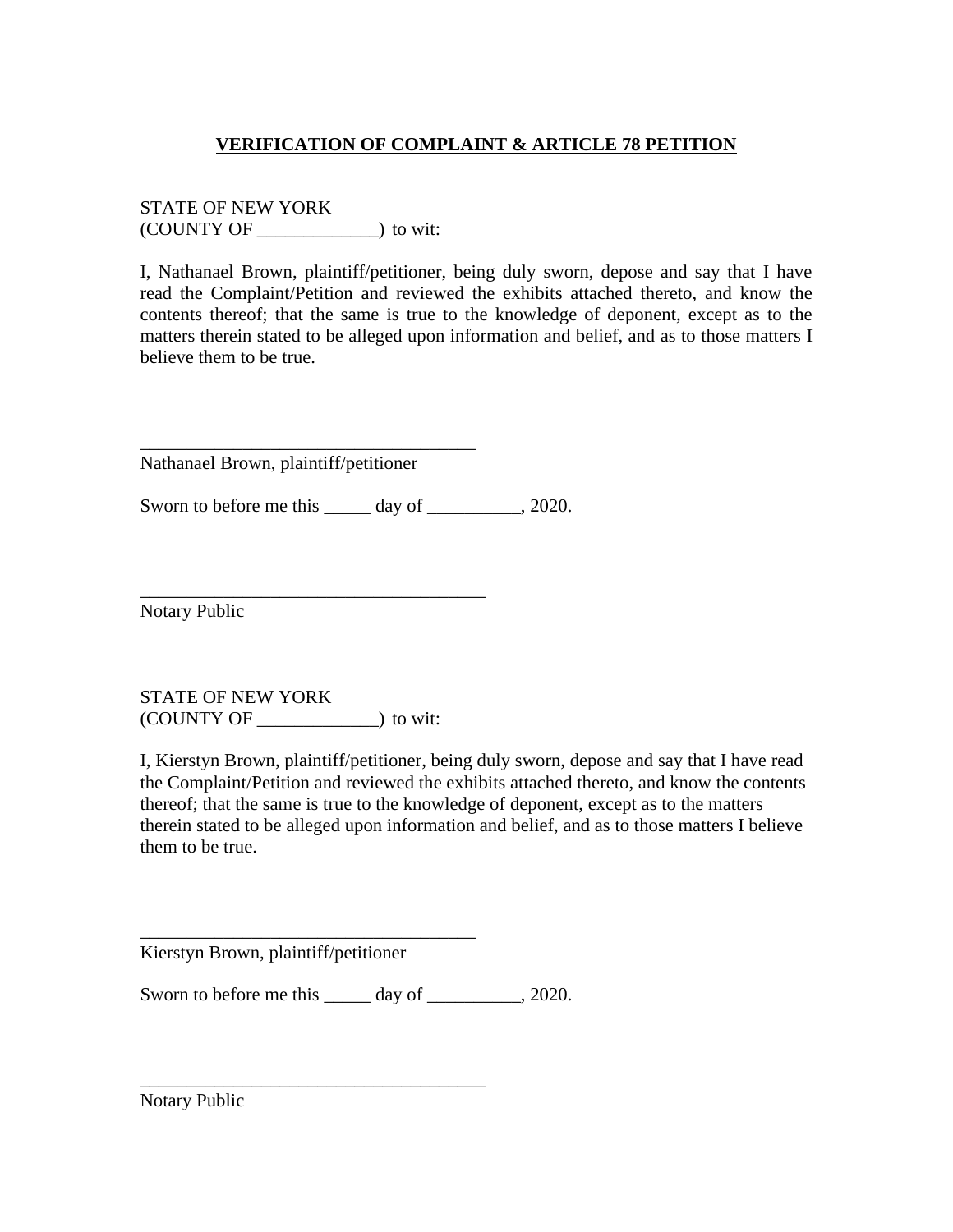STATE OF NEW YORK (COUNTY OF \_\_\_\_\_\_\_\_\_\_\_\_\_) to wit:

I, Danielle Huertas, plaintiff/petitioner, being duly sworn, depose and say that I have read the Complaint/Petition and reviewed the exhibits attached thereto, and know the contents thereof; that the same is true to the knowledge of deponent, except as to the matters therein stated to be alleged upon information and belief, and as to those matters I believe them to be true.

Danielle Huertas, plaintiff/petitioner

\_\_\_\_\_\_\_\_\_\_\_\_\_\_\_\_\_\_\_\_\_\_\_\_\_\_\_\_\_\_\_\_\_\_\_\_

\_\_\_\_\_\_\_\_\_\_\_\_\_\_\_\_\_\_\_\_\_\_\_\_\_\_\_\_\_\_\_\_\_\_\_\_\_

Sworn to before me this \_\_\_\_\_ day of \_\_\_\_\_\_\_\_, 2020.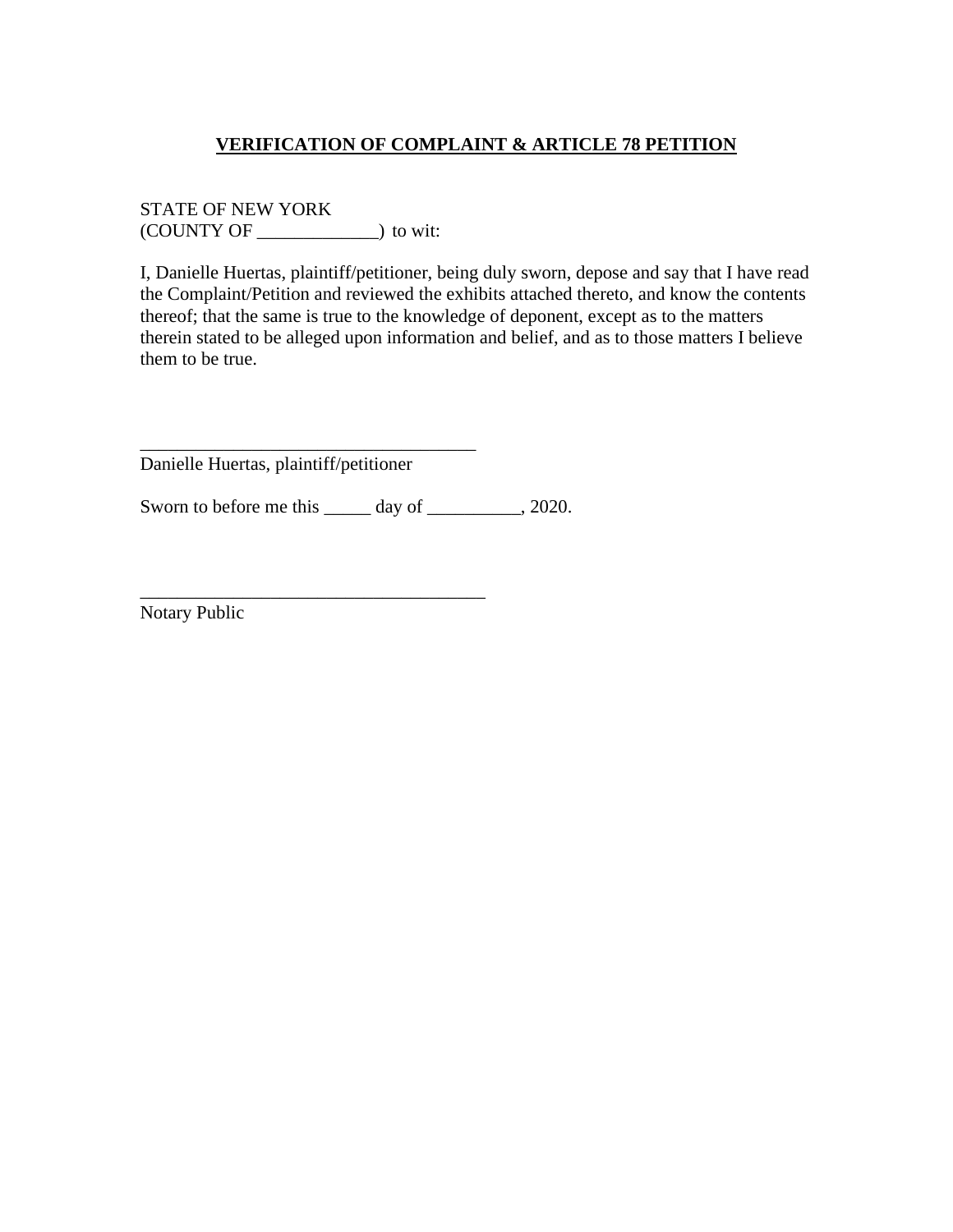STATE OF NEW YORK (COUNTY OF \_\_\_\_\_\_\_\_\_\_\_\_\_) to wit:

I, Laura Dwaileebe, plaintiff/petitioner, being duly sworn, depose and say that I have read the Complaint/Petition and reviewed the exhibits attached thereto, and know the contents thereof; that the same is true to the knowledge of deponent, except as to the matters therein stated to be alleged upon information and belief, and as to those matters I believe them to be true.

Laura Dwaileebe, plaintiff/petitioner

\_\_\_\_\_\_\_\_\_\_\_\_\_\_\_\_\_\_\_\_\_\_\_\_\_\_\_\_\_\_\_\_\_\_\_\_

\_\_\_\_\_\_\_\_\_\_\_\_\_\_\_\_\_\_\_\_\_\_\_\_\_\_\_\_\_\_\_\_\_\_\_\_\_

Sworn to before me this \_\_\_\_\_ day of \_\_\_\_\_\_\_\_, 2020.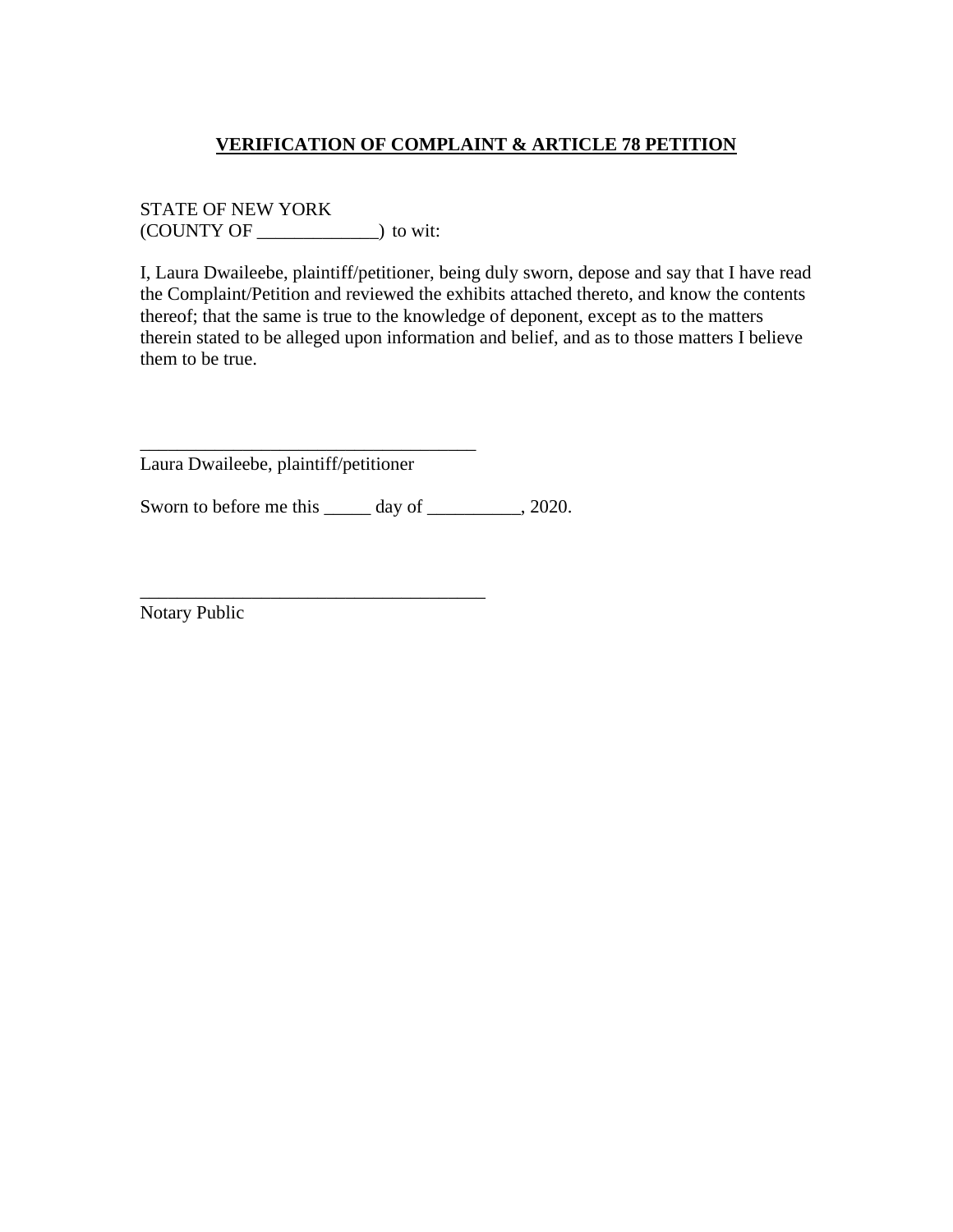STATE OF NEW YORK (COUNTY OF \_\_\_\_\_\_\_\_\_\_\_\_\_) to wit:

I, Shannon Joy Bones, plaintiff/petitioner, being duly sworn, depose and say that I have read the Complaint/Petition and reviewed the exhibits attached thereto, and know the contents thereof; that the same is true to the knowledge of deponent, except as to the matters therein stated to be alleged upon information and belief, and as to those matters I believe them to be true.

Shannon Joy Bones, plaintiff/petitioner

\_\_\_\_\_\_\_\_\_\_\_\_\_\_\_\_\_\_\_\_\_\_\_\_\_\_\_\_\_\_\_\_\_\_\_\_

\_\_\_\_\_\_\_\_\_\_\_\_\_\_\_\_\_\_\_\_\_\_\_\_\_\_\_\_\_\_\_\_\_\_\_\_\_

Sworn to before me this \_\_\_\_\_ day of \_\_\_\_\_\_\_\_, 2020.